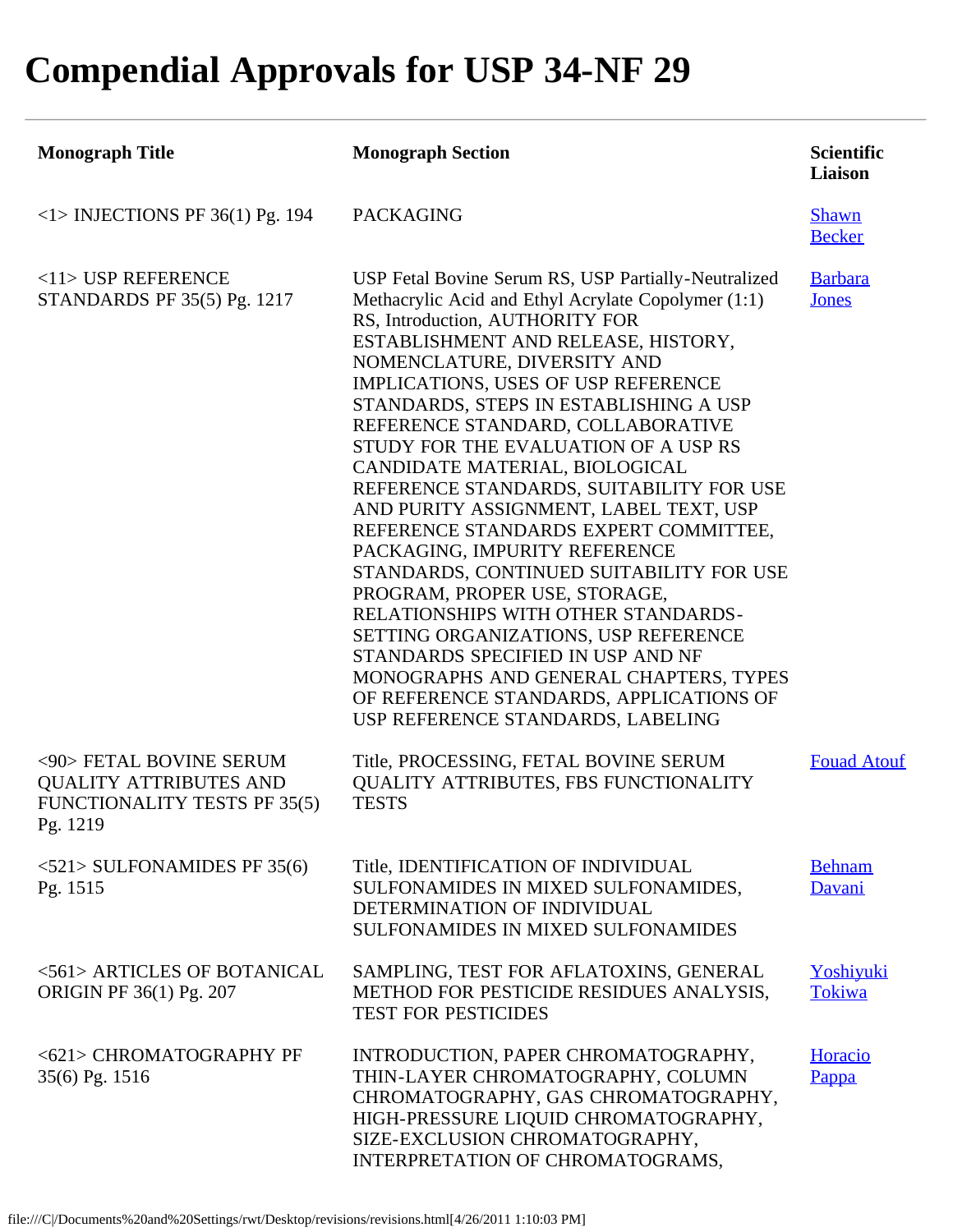|                                                                                                                              | SYSTEM SUITABILITY, GLOSSARY OF SYMBOLS,<br>CHROMATOGRAPHIC REAGENTS, GENERAL<br>PROCEDURES, CHROMATOGRAPHIC COLUMNS,<br>DEFINITIONS AND INTERPRETATION OF<br>CHROMATOGRAMS, QUANTITATION                                                                                                                                                                                                                                                        |                                         |
|------------------------------------------------------------------------------------------------------------------------------|--------------------------------------------------------------------------------------------------------------------------------------------------------------------------------------------------------------------------------------------------------------------------------------------------------------------------------------------------------------------------------------------------------------------------------------------------|-----------------------------------------|
| <727> CAPILLARY<br>ELECTROPHORESIS PF 36(1) Pg.<br>218                                                                       | Title, PRINCIPLES OF CAPILLARY ZONE<br>ELECTROPHORESIS, PRINCIPLES OF MICELLAR<br>ELECTROKINETIC CHROMATOGRAPHY,<br><b>INSTRUMENTAL CONSIDERATIONS,</b><br>ANALYTICAL CONSIDERATIONS, OPERATIONAL<br><b>PARAMETERS</b>                                                                                                                                                                                                                           | Kahkashan<br>Zaidi                      |
| <795> PHARMACEUTICAL<br>COMPOUNDING--NONSTERILE<br>PREPARATIONS PF 35(4) Pg. 926                                             | INTRODUCTION, DEFINITIONS, CATEGORIES OF<br>COMPOUNDING, RESPONSIBILITIES OF THE<br>COMPOUNDER, COMPOUNDING PROCESS,<br>COMPOUNDING FACILITIES, COMPOUNDING<br>EQUIPMENT, COMPONENT SELECTION,<br>HANDLING, AND STORAGE, STABILITY<br>CRITERIA AND BEYOND-USE DATING,<br>PACKAGING AND DRUG PREPARATION<br>CONTAINERS, COMPOUNDING<br>DOCUMENTATION, QUALITY CONTROL,<br>PATIENT COUNSELING, TRAINING,<br><b>COMPOUNDING FOR ANIMAL PATIENTS</b> | <b>Rick Schnatz</b>                     |
| <1053> BIOTECHNOLOGY-<br><b>DERIVED ARTICLES --</b><br>CAPILLARY ELECTROPHORESIS<br>PF 36(1) Pg. 225                         | Title                                                                                                                                                                                                                                                                                                                                                                                                                                            | <b>Tina Morris</b>                      |
| <1070> EMERGENCY MEDICAL<br><b>SERVICES VEHICLES AND</b><br><b>AMBULANCES -- STORAGE OF</b><br>PREPARATIONS PF 36(1) Pg. 225 | Title, Introduction, PHARMACEUTICAL STORAGE<br>CABINET MONITORING; LOCATION OF PARKED<br>VEHICLES, STOCK ROTATION, PORTABLE<br>CARRYING CASE STORAGE AND MONITORING,<br>ADDITIONAL REQUIREMENTS FOR SOME<br>ARTICLES, STORAGE AND HANDLING OF<br>SENSITIVE PREPARATIONS, USE OF<br>TIME–TEMPERATURE INDICATORS                                                                                                                                   | <b>Desmond</b><br><b>Hunt</b>           |
| <1163> QUALITY ASSURANCE IN<br>PHARMACEUTICAL<br>COMPOUNDING PF 36(1) Pg. 247                                                | INTRODUCTION, TRAINING, STANDARD<br>OPERATING PROCEDURES, DOCUMENTATION,<br>VERIFICATION, TESTING, PHYSICAL TESTING OF<br>DOSAGE UNITS, WEIGHT AND VOLUME<br>ASSESSMENT, MICROBIOLOGICAL TESTING,<br>CLEANING AND DISINFECTING, CONTAINERS,<br>PACKAGING, REPACKAGING, AND STORAGE,<br>OUTSOURCING, SUMMARY                                                                                                                                      | <b>Rick Schnatz</b>                     |
| <1230> WATER FOR HEALTH<br>APPLICATIONS PF 35(6) Pg. 1531                                                                    | Title, WATER FOR HEMODIALYSIS, MICROBIAL<br><b>CONSIDERATIONS</b>                                                                                                                                                                                                                                                                                                                                                                                | <b>Antonio</b><br>Hernandez-<br>Cardoso |
| <1788> PARTICULATE MATTER                                                                                                    | Title, INTRODUCTION, LIGHT OBSCURATION                                                                                                                                                                                                                                                                                                                                                                                                           | <b>Desmond</b>                          |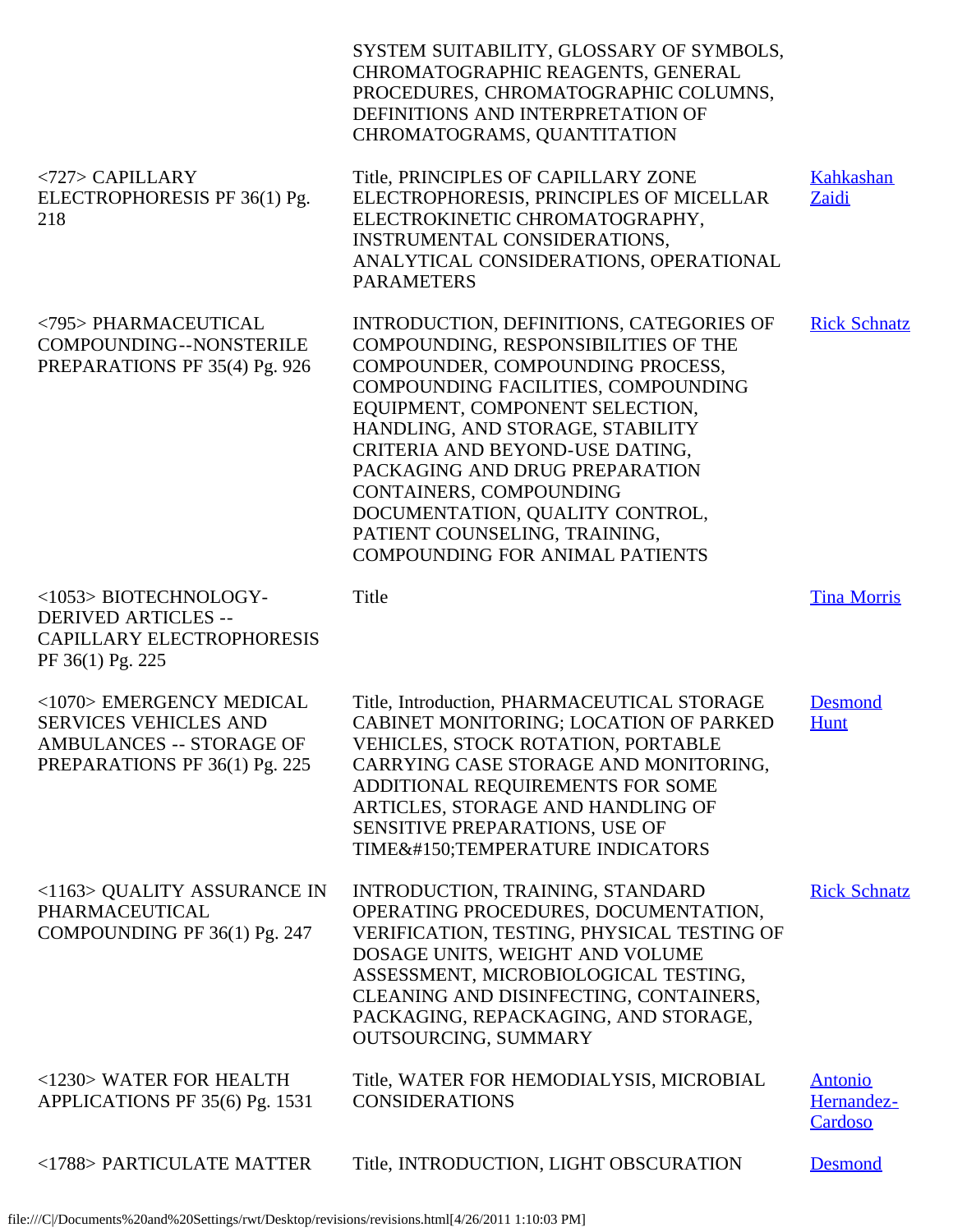| DETERMINATION IN<br>PARENTERAL AND OPHTHALMIC<br>PRODUCTS PF 35(6) Pg. 1533                        | PARTICLE COUNT TEST, MEMBRANE<br>MICROSCOPE PARTICLE COUNT TEST                                                                                                                                                                                                                                                                                                                                                                                                                                                                                                                                                                                                                                                                                                                            | <b>Hunt</b>                        |
|----------------------------------------------------------------------------------------------------|--------------------------------------------------------------------------------------------------------------------------------------------------------------------------------------------------------------------------------------------------------------------------------------------------------------------------------------------------------------------------------------------------------------------------------------------------------------------------------------------------------------------------------------------------------------------------------------------------------------------------------------------------------------------------------------------------------------------------------------------------------------------------------------------|------------------------------------|
| <2030> SUPPLEMENTAL<br><b>INFORMATION FOR ARTICLES</b><br>OF BOTANICAL ORIGIN PF 35(6)<br>Pg. 1551 | PROTOCOL CONTENTS, SUPPLEMENTAL<br>INFORMATION AND GENERAL GUIDANCE<br>PROTOCOLS, ELM                                                                                                                                                                                                                                                                                                                                                                                                                                                                                                                                                                                                                                                                                                      | Yoshiyuki<br>Tokiwa                |
| <2040> DISINTEGRATION AND<br><b>DISSOLUTION OF DIETARY</b><br>SUPPLEMENTS PF 35(6) Pg. 1561        | <b>DISSOLUTION</b>                                                                                                                                                                                                                                                                                                                                                                                                                                                                                                                                                                                                                                                                                                                                                                         | <b>Natalia</b><br>Davydova         |
| ACETYLTRIBUTYL CITRATE PF<br>35(6) Pg. 1495                                                        | ASSAY/Procedure, SPECIFIC TESTS/Acidity                                                                                                                                                                                                                                                                                                                                                                                                                                                                                                                                                                                                                                                                                                                                                    | Robert<br>Lafaver                  |
| ALPHA-CHYMOTRYPSIN PF 35(6)<br>Pg. 1567                                                            | Alpha-Chymotrypsin                                                                                                                                                                                                                                                                                                                                                                                                                                                                                                                                                                                                                                                                                                                                                                         | <b>Margareth</b><br><b>Marques</b> |
| ALUMINUM OXIDE PF 36(1) Pg.<br>190                                                                 | Title, Chemical Info/Al2O3, Chemical Info/101.96,<br>Chemical Info/CAS, DEFINITION/Introduction,<br>IDENTIFICATION/Identification Tests—General,<br>Aluminum <191>, ASSAY/Procedure,<br>IMPURITIES/Inorganic Impurities/Arsenic, Method I<br><211>, IMPURITIES/Inorganic Impurities/Heavy<br>Metals, IMPURITIES/Inorganic Impurities/Chloride and<br>Sulfate, Chloride <221>, IMPURITIES/Inorganic<br>Impurities/Chloride and Sulfate, Sulfate <221>,<br>SPECIFIC TESTS, SPECIFIC TESTS/Microbial<br>Enumeration Tests <61> and Tests for Specified<br>Microorganisms <62>, SPECIFIC TESTS/Appearance of<br>Solution, SPECIFIC TESTS/Clarity of Solution,<br>SPECIFIC TESTS/Alkaline Impurities, SPECIFIC<br>TESTS/Neutralizing Capacity, ADDITIONAL<br>REQUIREMENTS/Packaging and Storage | Robert<br>Lafaver                  |
| AMIFOSTINE PF 36(1) Pg. 62                                                                         | ASSAY/Procedure, IMPURITIES/Organic<br>Impurities/Procedure, IMPURITIES/Organic<br>Impurities/Acceptance criteria                                                                                                                                                                                                                                                                                                                                                                                                                                                                                                                                                                                                                                                                          | Sujatha<br>Ramakrishna             |
| AMIFOSTINE FOR INJECTION PF<br>$36(1)$ Pg. 63                                                      | ASSAY/Procedure, IMPURITIES/Organic<br>Impurities/Procedure 1, IMPURITIES/Organic<br>Impurities/Procedure 2                                                                                                                                                                                                                                                                                                                                                                                                                                                                                                                                                                                                                                                                                | Sujatha<br>Ramakrishna             |
| AMMONIUM BICARBONATE PF<br>35(6) Pg. 1567                                                          | Ammonium Bicarbonate (Ammonium Hydrogen<br>Carbonate),                                                                                                                                                                                                                                                                                                                                                                                                                                                                                                                                                                                                                                                                                                                                     | <b>Margareth</b><br><b>Marques</b> |
| AMOXICILLIN PF 36(1) Pg. 66                                                                        | ASSAY/Procedure, IMPURITIES/Organic Impurities,<br>SPECIFIC TESTS/Sterility Tests <71>, ADDITIONAL<br>REQUIREMENTS/USP Reference Standards <11>/USP<br>Amoxicillin Related Compound A RS, ADDITIONAL<br>REQUIREMENTS/USP Reference Standards <11>/USP<br>Amoxicillin Related Compound D RS                                                                                                                                                                                                                                                                                                                                                                                                                                                                                                 | <b>Ahalya Wise</b>                 |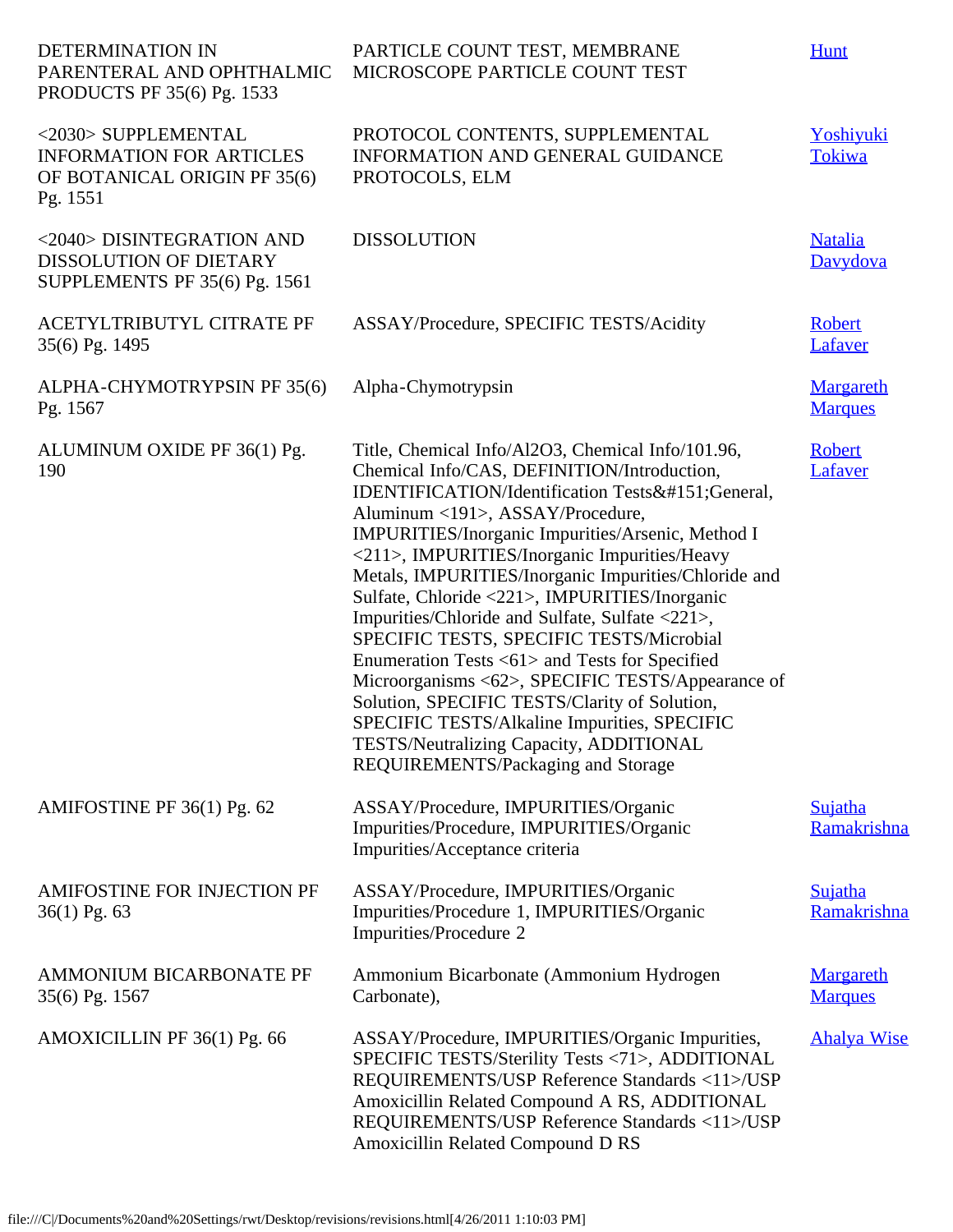| AMPHETAMINE SULFATE PF<br>$36(1)$ Pg. 68                   | DEFINITION/Introduction, ASSAY/Procedure,<br>IMPURITIES/Organic Impurities/Procedure                                                                                                                                                                                                                                                                                                                                                                                                                                                                                                                                                                           | <b>Ravi</b><br>Ravichandran |
|------------------------------------------------------------|----------------------------------------------------------------------------------------------------------------------------------------------------------------------------------------------------------------------------------------------------------------------------------------------------------------------------------------------------------------------------------------------------------------------------------------------------------------------------------------------------------------------------------------------------------------------------------------------------------------------------------------------------------------|-----------------------------|
| ARGININE CAPSULES PF 36(1) Pg.<br>147                      | PERFORMANCE TESTS/Disintegration and Dissolution<br>of Dietary Supplements <2040>                                                                                                                                                                                                                                                                                                                                                                                                                                                                                                                                                                              | <b>Natalia</b><br>Davydova  |
| ARGININE TABLETS PF 36(1) Pg.<br>147                       | PERFORMANCE TESTS/Disintegration and Dissolution<br>of Dietary Supplements <2040>                                                                                                                                                                                                                                                                                                                                                                                                                                                                                                                                                                              | <b>Natalia</b><br>Davydova  |
| AZITHROMYCIN PF 36(1) Pg. 70                               | ASSAY/Procedure, IMPURITIES/Organic<br>Impurities/Procedure 1, IMPURITIES/Organic<br>Impurities/Procedure 2, ADDITIONAL<br>REQUIREMENTS/USP Reference Standards <11>/USP<br>Azaerythromycin A RS, ADDITIONAL<br>REQUIREMENTS/USP Reference Standards <11>/USP<br>Azithromycin-N-Oxide RS, ADDITIONAL<br>REQUIREMENTS/USP Reference Standards <11>/USP<br>Desosaminylazithromycin RS, ADDITIONAL<br>REQUIREMENTS/USP Reference Standards <11>/USP<br>Azithromycin Related Compound F RS                                                                                                                                                                         | <b>Ahalya Wise</b>          |
| <b>BALSALAZIDE DISODIUM</b><br>CAPSULES PF 35(4) Pg. 832   | Title, DEFINITION/Introduction, IDENTIFICATION/A.,<br>IDENTIFICATION/B. Ultraviolet Absorption,<br>ASSAY/Procedure, IMPURITIES/Organic<br>Impurities/Procedure, PERFORMANCE TESTS,<br>PERFORMANCE TESTS/Dissolution <711>,<br>PERFORMANCE TESTS/Uniformity of Dosage Units<br><905>, ADDITIONAL REQUIREMENTS/Packaging<br>and Storage, ADDITIONAL REQUIREMENTS/USP<br>Reference Standards <11>                                                                                                                                                                                                                                                                 | Elena<br>Gonikberg          |
| <b>BENZALKONIUM CHLORIDE PF</b><br>35(6) Pg. 1496          | IDENTIFICATION/D., ASSAY/Procedure 1: Ratio of<br>Alkyl Components, ASSAY/Procedure 2: Total<br>Alkylbenzyldimethylammonium Chlorides,<br>IMPURITIES/Organic Impurities/Procedure 1: Limit of<br>Amines and Amine Salts, IMPURITIES/Organic<br>Impurities/Procedure 2: Limit of Benzyl Alcohol,<br>Benzaldehyde, and (Chloromethyl)benzene,<br>ADDITIONAL REQUIREMENTS/USP Reference<br>Standards <11>/USP Benzalkonium Chloride RS                                                                                                                                                                                                                            | <b>Hong Wang</b>            |
| <b>BENZALKONIUM CHLORIDE</b><br>SOLUTION PF 35(6) Pg. 1499 | DEFINITION/Introduction, IDENTIFICATION/A.<br>Procedure, IDENTIFICATION/D., ASSAY/Procedure 1:<br>Ratio of Alkyl Components, ASSAY/Procedure 2: Total<br>Alkylbenzyldimethylammonium Chlorides, OTHER<br>COMPONENTS/Alcohol Content (if added),<br>IMPURITIES/Organic Impurities/Procedure 1: Limit of<br>Amines and Amine Salts, IMPURITIES/Organic<br>Impurities/Procedure 2: Limit of Benzyl Alcohol,<br>Benzaldehyde, and (Chloromethyl)benzene, SPECIFIC<br>TESTS/Acidity or Alkalinity, SPECIFIC TESTS/Alcohol<br>Determination, Method I <611> (if present), SPECIFIC<br>TESTS/Limit of Foreign Amines, ADDITIONAL<br>REQUIREMENTS/Labeling, ADDITIONAL | <b>Hong Wang</b>            |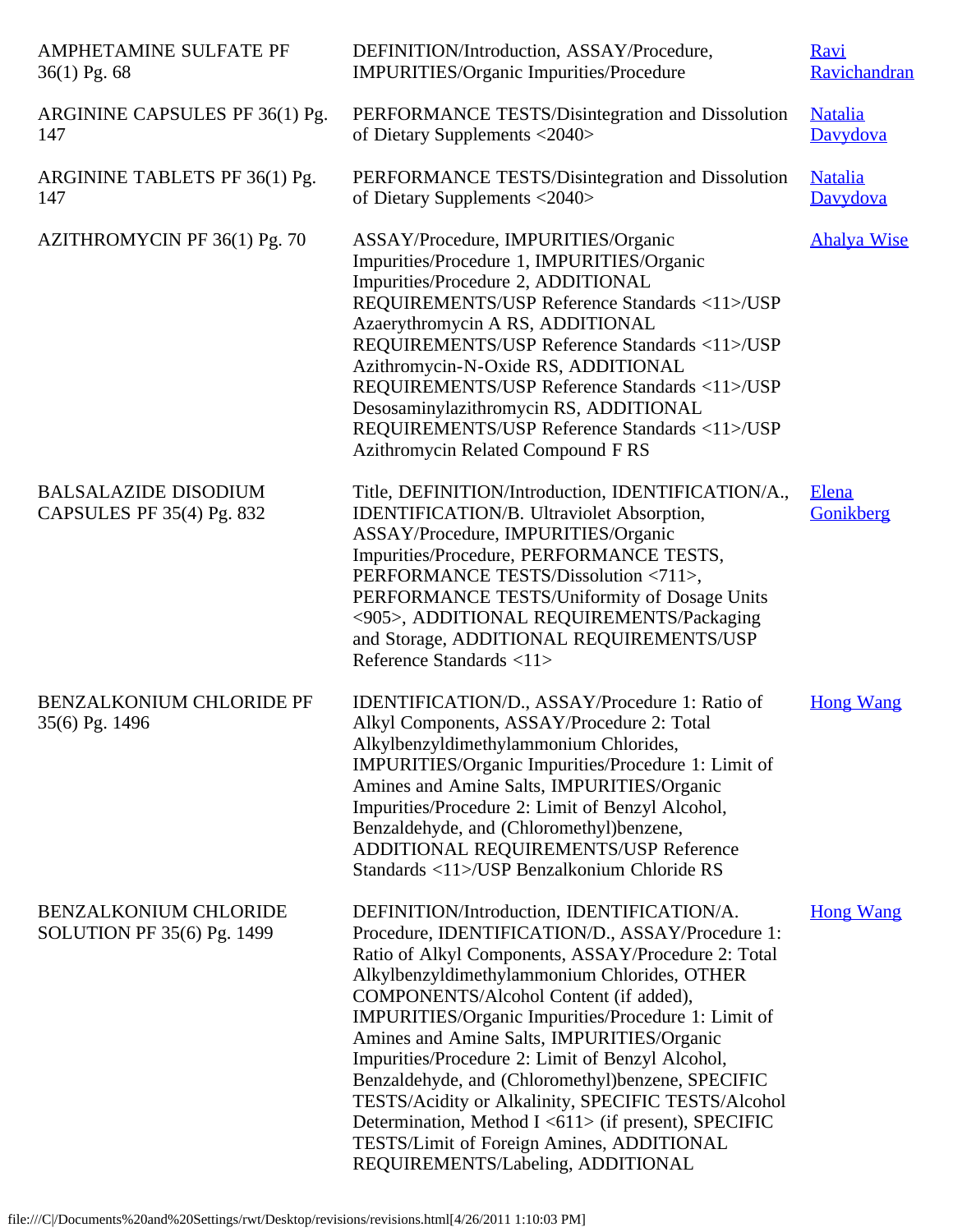REQUIREMENTS/USP Reference Standards <11>

| <b>BUSPIRONE HYDROCHLORIDE</b><br>PF 36(1) Pg. 74                                                                    | IDENTIFICATION/C. Identification<br>Tests–General, Chloride <191>,<br>ASSAY/Procedure, OTHER COMPONENTS/Content of<br>Chloride                                                                                                                                                                                                                                                                                                                                                                                                                                                                                                                                                                                                                                                                                                                                                                                                                                                                                                                                                                                         | Ravi<br>Ravichandran        |
|----------------------------------------------------------------------------------------------------------------------|------------------------------------------------------------------------------------------------------------------------------------------------------------------------------------------------------------------------------------------------------------------------------------------------------------------------------------------------------------------------------------------------------------------------------------------------------------------------------------------------------------------------------------------------------------------------------------------------------------------------------------------------------------------------------------------------------------------------------------------------------------------------------------------------------------------------------------------------------------------------------------------------------------------------------------------------------------------------------------------------------------------------------------------------------------------------------------------------------------------------|-----------------------------|
| BUTYLATED HYDROXYANISOLE<br>PF 35(6) Pg. 1503                                                                        | IDENTIFICATION/A. Procedure,<br>IDENTIFICATION/B., ASSAY/Procedure                                                                                                                                                                                                                                                                                                                                                                                                                                                                                                                                                                                                                                                                                                                                                                                                                                                                                                                                                                                                                                                     | Robert<br>Lafaver           |
| CABERGOLINE PF 36(1) Pg. 75                                                                                          | <b>IMPURITIES/Inorganic Impurities</b>                                                                                                                                                                                                                                                                                                                                                                                                                                                                                                                                                                                                                                                                                                                                                                                                                                                                                                                                                                                                                                                                                 | <b>Ravi</b><br>Ravichandran |
| CALCIUM WITH VITAMIN D<br>TABLETS PF 35(6) Pg. 1486                                                                  | PERFORMANCE TESTS/Disintegration and Dissolution<br>of Dietary Supplements <2040>                                                                                                                                                                                                                                                                                                                                                                                                                                                                                                                                                                                                                                                                                                                                                                                                                                                                                                                                                                                                                                      | <b>Natalia</b><br>Davydova  |
| <b>CAPREOMYCIN SULFATE PF</b><br>35(6) Pg. 1448                                                                      | IDENTIFICATION/B., SPECIFIC TESTS/Capreomycin<br>1 Content                                                                                                                                                                                                                                                                                                                                                                                                                                                                                                                                                                                                                                                                                                                                                                                                                                                                                                                                                                                                                                                             | <b>Ahalya Wise</b>          |
| <b>CAPREOMYCIN FOR INJECTION</b><br>PF 35(6) Pg. 1449                                                                | IDENTIFICATION/A. Identification<br>Tests—General, Sulfate <191>,<br>IDENTIFICATION/B., SPECIFIC TESTS/Capreomycin<br>1 Content, SPECIFIC TESTS/Other Requirements                                                                                                                                                                                                                                                                                                                                                                                                                                                                                                                                                                                                                                                                                                                                                                                                                                                                                                                                                     | <b>Ahalya Wise</b>          |
| CAT'S CLAW CAPSULES PF 36(1)<br>Pg. 148                                                                              | PERFORMANCE TESTS/Disintegration and Dissolution<br>of Dietary Supplements <2040>                                                                                                                                                                                                                                                                                                                                                                                                                                                                                                                                                                                                                                                                                                                                                                                                                                                                                                                                                                                                                                      | Maged<br><b>Sharaf</b>      |
| CAT'S CLAW TABLETS PF 36(1)<br>Pg. 149                                                                               | PERFORMANCE TESTS/Disintegration and Dissolution<br>of Dietary Supplements <2040>                                                                                                                                                                                                                                                                                                                                                                                                                                                                                                                                                                                                                                                                                                                                                                                                                                                                                                                                                                                                                                      | Maged<br><b>Sharaf</b>      |
| <b>CETIRIZINE HYDROCHLORIDE</b><br>AND PSEUDOEPHEDRINE<br>HYDROCHLORIDE EXTENDED-<br>RELEASE TABLETS PF 36(1) Pg. 82 | Title, DEFINITION/Introduction,<br>IDENTIFICATION/Introduction, ASSAY/Cetirizine<br>Hydrochloride, ASSAY/Pseudoephedrine<br>Hydrochloride, PERFORMANCE TESTS,<br>PERFORMANCE TESTS/Dissolution <711>.<br>IMPURITIES/Organic Impurities/Procedure 1: Cetirizine<br>Hydrochloride Related Compounds,<br>IMPURITIES/Organic impurities/Procedure 2:<br>Pseudoephedrine Hydrochloride Related Compounds,<br>ADDITIONAL REQUIREMENTS/Packaging and<br>Storage, ADDITIONAL REQUIREMENTS/USP<br>Reference Standards <11>/USP Cetirizine Hydrochloride<br>RS [[2-[4-[(4-Chlorophenyl)phenylmethyl]-1-<br>piperazinyl]ethoxy], dihydrochloride $(+/&\#150)$ ; acetic<br>acid](C21H25ClN2O3·2HCl461.81),<br>ADDITIONAL REQUIREMENTS/USP Reference<br>Standards <11>/USP Ephedrine Sulfate RS $[[R-(R^*,S^*)],$<br>α-[1-(Methylamino)ethyl]-benzenemethanol<br>sulfate $(2:1 \text{ salt})$<br>((C10H15NO)2·H2SO4428.54), ADDITIONAL<br>REQUIREMENTS/USP Reference Standards <11>/ USP<br>Pseudoephedrine Hydrochloride RS [[S- $(R^*, R^*)$ ],<br>α-[1-(Methylamino)ethyl] benzenemethanol<br>hydrochloride](C10H15NO·HCl201.69) | <b>Domenick</b><br>Vicchio  |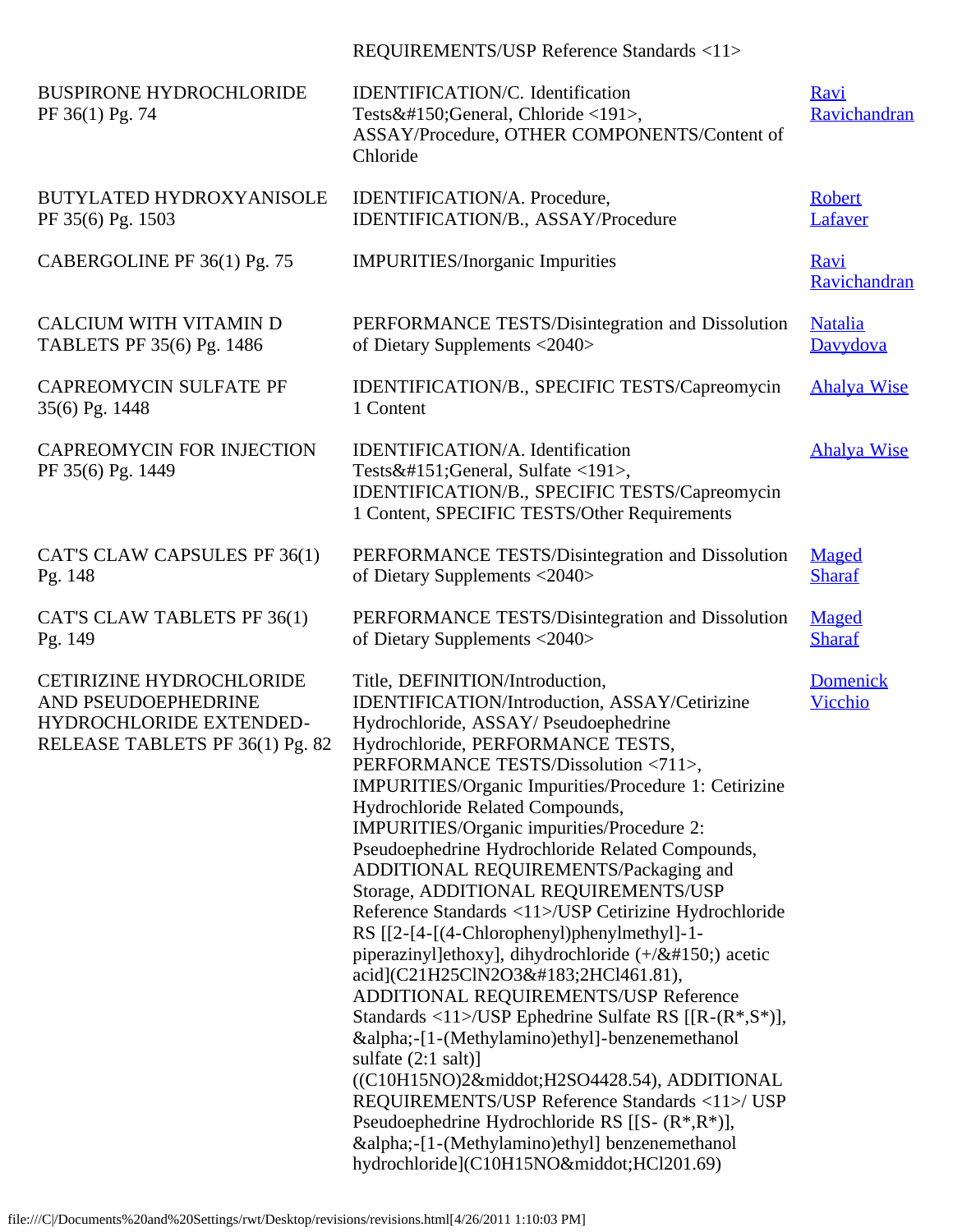| <b>CHLORHEXIDINE ACETATE PF</b><br>36(1) Pg. 85                       | IDENTIFICATION/A., IDENTIFICATION/B.<br>Procedure, IDENTIFICATION/C. Melting Range or<br>Temperature <741>, ASSAY/Procedure,<br><b>IMPURITIES/Organic Impurities/Procedure</b>                                                                                                                                                                                                                                                                                                                                                                                           | <b>Elena</b><br>Gonikberg          |
|-----------------------------------------------------------------------|--------------------------------------------------------------------------------------------------------------------------------------------------------------------------------------------------------------------------------------------------------------------------------------------------------------------------------------------------------------------------------------------------------------------------------------------------------------------------------------------------------------------------------------------------------------------------|------------------------------------|
| <b>CHLORHEXIDINE ACETATE</b><br>TOPICAL SOLUTION PF 36(1) Pg.<br>87   | Title, DEFINITION/Introduction, IDENTIFICATION/A.,<br><b>IDENTIFICATION/B.</b> Identification<br>Tests—General, Acetate <191>, ASSAY/Procedure,<br>IMPURITIES/Organic Impurities/Procedure: Limit of p-<br>Chloroaniline, SPECIFIC TESTS/pH <791>,<br>ADDITIONAL REQUIREMENTS/Packaging and<br>Storage, ADDITIONAL REQUIREMENTS/Labeling,<br>ADDITIONAL REQUIREMENTS/USP Reference<br>Standards <11>/USP Chlorhexidine Acetate RS,<br>ADDITIONAL REQUIREMENTS/USP Reference<br>Standards <11>/USP p-Chloroaniline RS                                                     | Elena<br>Gonikberg                 |
| <b>CHLORHEXIDINE GLUCONATE</b><br>SOLUTION PF 36(1) Pg. 88            | IDENTIFICATION/B., IDENTIFICATION/C.<br>Procedure, IDENTIFICATION/D., ASSAY/Procedure,<br>IMPURITIES/Organic Impurities/Procedure 2: Limit of<br>p-Chloroaniline                                                                                                                                                                                                                                                                                                                                                                                                         | Elena<br>Gonikberg                 |
| <b>CHLORHEXIDINE GLUCONATE</b><br>TOPICAL SOLUTION PF 36(1) Pg.<br>90 | Title, DEFINITION/Introduction, IDENTIFICATION/A.,<br>IDENTIFICATION/B. Thin-Layer Chromatographic<br>Identification Test <201>, ASSAY/Procedure,<br>IMPURITIES/Organic Impurities/Procedure: Limit of p-<br>Chloroaniline, SPECIFIC TESTS/pH <791>,<br>ADDITIONAL REQUIREMENTS/Packaging and<br>Storage, ADDITIONAL REQUIREMENTS/USP<br>Reference Standards <11>/USP Chlorhexidine Acetate<br>RS, ADDITIONAL REQUIREMENTS/USP Reference<br>Standards <11>/USP p-Chloroaniline RS, ADDITIONAL<br>REQUIREMENTS/USP Reference Standards <11>/USP<br>Potassium Gluconate RS | Elena<br>Gonikberg                 |
| <b>CHLORHEXIDINE</b><br>HYDROCHLORIDE PF 36(1) Pg. 91                 | IDENTIFICATION/A. Procedure, IDENTIFICATION/B.<br>Melting Range or Temperature <741>,<br>IDENTIFICATION/C., IDENTIFICATION/D.,<br>ASSAY/Procedure, IMPURITIES/Organic<br>Impurities/Procedure                                                                                                                                                                                                                                                                                                                                                                            | Elena<br>Gonikberg                 |
| 2-CHLOROETHANOL PF 35(6) Pg.<br>1567                                  | 2-Chloroethanol                                                                                                                                                                                                                                                                                                                                                                                                                                                                                                                                                          | <b>Margareth</b><br><b>Marques</b> |
| CLOTRIMAZOLE PF 35(6) Pg. 1449                                        | <b>IDENTIFICATION/Thin-Layer Chromatographic</b><br>Identification Test <201>, ASSAY/Procedure,<br>IMPURITIES/Organic Impurities/Procedure 2: Limit of<br>Clotrimazole Related Compound A                                                                                                                                                                                                                                                                                                                                                                                | <b>Behnam</b><br>Davani            |
| <b>CLOTRIMAZOLE CREAM PF 35(6)</b><br>Pg. 1451                        | IDENTIFICATION/Thin-Layer Chromatographic<br>Identification Test <201>, ASSAY/Procedure                                                                                                                                                                                                                                                                                                                                                                                                                                                                                  | <b>Behnam</b><br>Davani            |
| <b>BLACK COHOSH TABLETS PF</b>                                        | PERFORMANCE TESTS/Disintegration and Dissolution                                                                                                                                                                                                                                                                                                                                                                                                                                                                                                                         | Maged                              |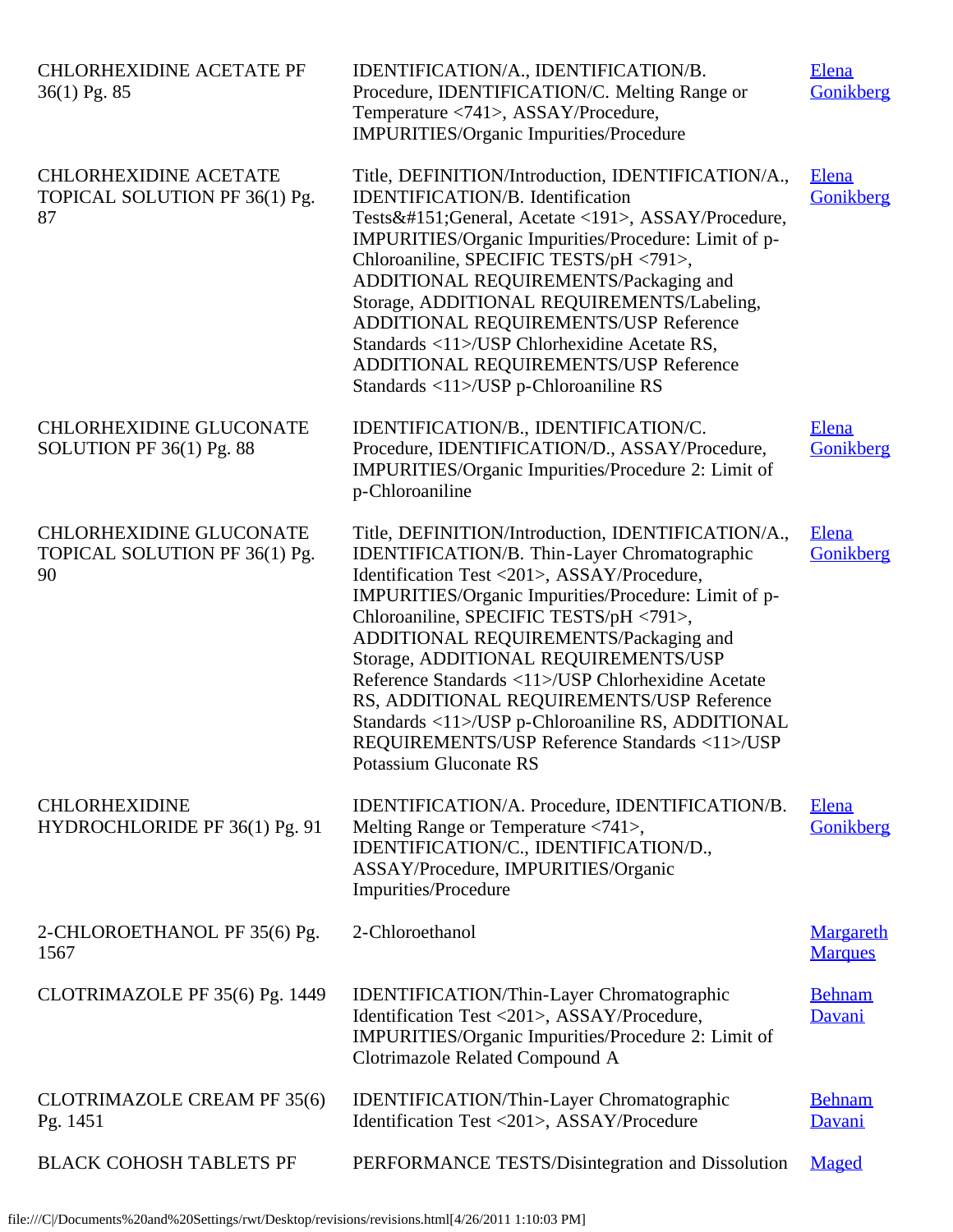| 36(1) Pg. 150                                        | of Dietary Supplements <2040>                                                                                                                                                                                                                                                                                                                                                                                                                                                                                                                                                                                                                                                                                                                                                                                                                                                                                                                                                                                         | <b>Sharaf</b>               |
|------------------------------------------------------|-----------------------------------------------------------------------------------------------------------------------------------------------------------------------------------------------------------------------------------------------------------------------------------------------------------------------------------------------------------------------------------------------------------------------------------------------------------------------------------------------------------------------------------------------------------------------------------------------------------------------------------------------------------------------------------------------------------------------------------------------------------------------------------------------------------------------------------------------------------------------------------------------------------------------------------------------------------------------------------------------------------------------|-----------------------------|
| DACTINOMYCIN FOR INJECTION<br>PF 35(6) Pg. 1452      | DEFINITION/Introduction, IDENTIFICATION/B.                                                                                                                                                                                                                                                                                                                                                                                                                                                                                                                                                                                                                                                                                                                                                                                                                                                                                                                                                                            | <b>Ahalya Wise</b>          |
| DEFEROXAMINE MESYLATE PF<br>35(4) Pg. 847            | DEFINITION/Introduction,<br>IDENTIFICATION/Procedure, IDENTIFICATION/A.<br>Infrared Absorption <197K>, IDENTIFICATION/B.,<br>ASSAY/Procedure, IMPURITIES/Organic Impurities,<br>ADDITIONAL REQUIREMENTS/Packaging and<br>Storage                                                                                                                                                                                                                                                                                                                                                                                                                                                                                                                                                                                                                                                                                                                                                                                      | Elena<br>Gonikberg          |
| DESFLURANE PF 36(1) Pg. 93                           | DEFINITION/Introduction,<br>IDENTIFICATION/Introduction, ASSAY/Procedure,<br><b>IMPURITIES/Inorganic Impurities/Limit of Nonvolatile</b><br>Residue, IMPURITIES/Inorganic Impurities/Limit of<br>Fluoride, IMPURITIES/Organic Impurities, SPECIFIC<br>TESTS/Acidity or Alkalinity, ADDITIONAL<br>REQUIREMENTS/Packaging and Storage,<br>ADDITIONAL REQUIREMENTS/USP Reference<br>Standards <11>/USP Halothane RS, ADDITIONAL<br>REQUIREMENTS/USP Reference Standards <11>/USP<br><b>Isoflurane RS</b>                                                                                                                                                                                                                                                                                                                                                                                                                                                                                                                 | <b>Domenick</b><br>Vicchio  |
| DILTIAZEM HYDROCHLORIDE<br>TABLETS PF 35(6) Pg. 1453 | PERFORMANCE TESTS/Dissolution <711>                                                                                                                                                                                                                                                                                                                                                                                                                                                                                                                                                                                                                                                                                                                                                                                                                                                                                                                                                                                   | Margareth<br><b>Marques</b> |
| DONEPEZIL HYDROCHLORIDE PF<br>36(1) Pg. 97           | Title, Chemical Info/Chemical Structure, Chemical<br>Info/C24H29NO3·HCl, Chemical Info/415.95,<br>Chemical Info/(±)-2-[(1-Benzyl-4-<br>piperidyl)methyl]-5,6-dimethoxy-1-indanone<br>hydrochloride, Chemical Info/CAS,<br>DEFINITION/Introduction, IDENTIFICATION/A.<br>Infrared Absorption <197K>, IDENTIFICATION/B.,<br>IDENTIFICATION/C. Identification<br>Tests—General, Chloride <191>,<br>ASSAY/Procedure, IMPURITIES/Inorganic<br>Impurities/Heavy Metals, Method II <231>,<br><b>IMPURITIES/Inorganic Impurities/Residue on Ignition</b><br><281>, IMPURITIES/Organic Impurities/Procedure,<br>SPECIFIC TESTS/Water Determination, Method Ia<br><921>, ADDITIONAL REQUIREMENTS/Packaging<br>and Storage, ADDITIONAL REQUIREMENTS/USP<br>Reference Standards <11>/USP Donepezil Hydrochloride<br>RS, ADDITIONAL REQUIREMENTS/USP Reference<br>Standards <11>/USP Donepezil Related Compound A<br>[(E)-2-[(1-benzylpiperidin-4-yl)methylene]-5,6-<br>dimethoxy-2,3-dihydro-1H-indan-1-one](C24H27NO3<br>377.48) | <b>Ravi</b><br>Ravichandran |
| <b>ETHAMBUTOL</b><br>HYDROCHLORIDE PF 36(1) Pg. 98   | SPECIFIC TESTS/Limit of Total Stereoisomers,<br>ADDITIONAL REQUIREMENTS/USP Reference<br>Standards <11>/USP Ethambutol Hydrochloride RS                                                                                                                                                                                                                                                                                                                                                                                                                                                                                                                                                                                                                                                                                                                                                                                                                                                                               | <b>Behnam</b><br>Davani     |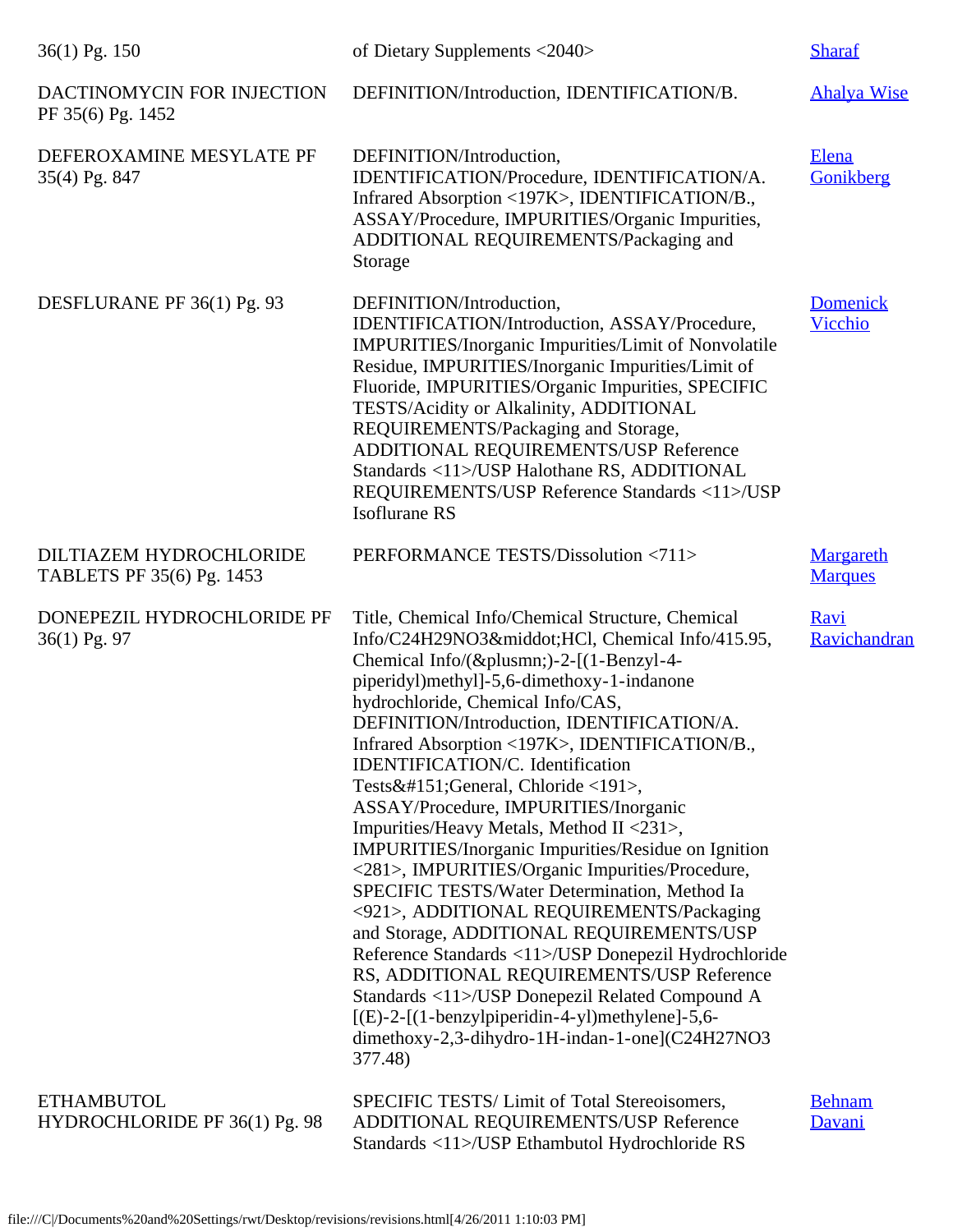| FISH OIL CONTAINING OMEGA-3                                                         | PERFORMANCE TESTS/Disintegration and Dissolution                                                                                                                                                                                                                                                                                                                                                                                                                                                                                                                                                                                                                                                     | <b>Natalia</b>                     |
|-------------------------------------------------------------------------------------|------------------------------------------------------------------------------------------------------------------------------------------------------------------------------------------------------------------------------------------------------------------------------------------------------------------------------------------------------------------------------------------------------------------------------------------------------------------------------------------------------------------------------------------------------------------------------------------------------------------------------------------------------------------------------------------------------|------------------------------------|
| ACIDS CAPSULES PF 36(1) Pg. 152                                                     | of Dietary Supplements <2040>                                                                                                                                                                                                                                                                                                                                                                                                                                                                                                                                                                                                                                                                        | Davydova                           |
| <b>FLAVOXATE HYDROCHLORIDE</b><br>PF 35(6) Pg. 1454                                 | IMPURITIES/Organic Impurities/Procedure,<br>ADDITIONAL REQUIREMENTS/USP Reference<br>Standards <11>/USP Flavoxate Related Compound A RS                                                                                                                                                                                                                                                                                                                                                                                                                                                                                                                                                              | <b>Ravi</b><br>Ravichandran        |
| <b>GADODIAMIDE INJECTION PF</b>                                                     | ADDITIONAL REQUIREMENTS/Packaging and                                                                                                                                                                                                                                                                                                                                                                                                                                                                                                                                                                                                                                                                | <b>Ravi</b>                        |
| 36(1) Pg. 99                                                                        | Storage                                                                                                                                                                                                                                                                                                                                                                                                                                                                                                                                                                                                                                                                                              | Ravichandran                       |
| <b>GALANTAMINE</b><br>HYDROBROMIDE PF 36(1) Pg. 100                                 | IMPURITIES/Organic Impurities/Procedure, SPECIFIC<br>TESTS/Enantiomeric Purity, SPECIFIC TESTS/Optical<br>Rotation, Specific Rotation <781>,, ADDITIONAL<br>REQUIREMENTS/Labeling                                                                                                                                                                                                                                                                                                                                                                                                                                                                                                                    | <b>Ravi</b><br>Ravichandran        |
| GINGER CAPSULES PF 36(1) Pg.                                                        | PERFORMANCE TESTS/Disintegration and Dissolution                                                                                                                                                                                                                                                                                                                                                                                                                                                                                                                                                                                                                                                     | Maged                              |
| 155                                                                                 | of Dietary Supplements <2040>                                                                                                                                                                                                                                                                                                                                                                                                                                                                                                                                                                                                                                                                        | <b>Sharaf</b>                      |
| AMERICAN GINSENG CAPSULES                                                           | PERFORMANCE TESTS/Disintegration and Dissolution                                                                                                                                                                                                                                                                                                                                                                                                                                                                                                                                                                                                                                                     | Maged                              |
| PF 36(1) Pg. 157                                                                    | of Dietary Supplements <2040>                                                                                                                                                                                                                                                                                                                                                                                                                                                                                                                                                                                                                                                                        | <b>Sharaf</b>                      |
| AMERICAN GINSENG TABLETS                                                            | PERFORMANCE TESTS/Disintegration and Dissolution                                                                                                                                                                                                                                                                                                                                                                                                                                                                                                                                                                                                                                                     | Maged                              |
| PF 36(1) Pg. 159                                                                    | of Dietary Supplements <2040>                                                                                                                                                                                                                                                                                                                                                                                                                                                                                                                                                                                                                                                                        | <b>Sharaf</b>                      |
| ASIAN GINSENG TABLETS PF                                                            | PERFORMANCE TESTS/Disintegration and Dissolution                                                                                                                                                                                                                                                                                                                                                                                                                                                                                                                                                                                                                                                     | Maged                              |
| $36(1)$ Pg. 160                                                                     | of Dietary Supplements <2040>                                                                                                                                                                                                                                                                                                                                                                                                                                                                                                                                                                                                                                                                        | <b>Sharaf</b>                      |
| L-GLUTAMIC ACID,<br>HYDROCHLORIDE PF 35(5) Pg.<br>1203                              | Title, Chemical Info/Chemical Structure, Chemical<br>Info/C5H9NO4·HCl, Chemical Info/183.59,<br>Chemical Info/l-2-Aminoglutaric acid, hydrochloride;,<br>Chemical Info/2-Aminopentanedioic acid, hydrochloride,<br>Chemical Info/CAS, DEFINITION/Introduction,<br>IDENTIFICATION/Infrared Absorption <197K><br>ASSAY/Procedure, IMPURITIES/Inorganic<br>Impurities/Residue on Ignition <281>,<br>IMPURITIES/Inorganic Impurities/Heavy Metals,<br>Method I <231>, SPECIFIC TESTS/Optical Rotation,<br>Specific Rotation <781S>, SPECIFIC TESTS/Loss on<br>Drying <731>, ADDITIONAL<br>REQUIREMENTS/Packaging and Storage,<br>ADDITIONAL REQUIREMENTS/USP Reference<br>Standards $\langle 11 \rangle$ | Robert<br>Lafaver                  |
| <b>GLYBURIDE AND METFORMIN</b><br><b>HYDROCHLORIDE TABLETS PF</b><br>35(6) Pg. 1456 | PERFORMANCE TESTS/Dissolution <711>                                                                                                                                                                                                                                                                                                                                                                                                                                                                                                                                                                                                                                                                  | <b>Margareth</b><br><b>Marques</b> |
| Glycolic Acid PF $35(6)$ Pg. 1567                                                   | Glycolic Acid,                                                                                                                                                                                                                                                                                                                                                                                                                                                                                                                                                                                                                                                                                       | <b>Margareth</b><br><b>Marques</b> |
| <b>HALOBETASOL PROPIONATE PF</b><br>35(6) Pg. 1458                                  | Title, Chemical Info/Chemical Structure, Chemical<br>Info/C25H31ClF2O5, Chemical Info/484.96, Chemical<br>Info/Pregna-1,4-diene-3,20-dione, 21-chloro-6,9-<br>difluoro-11-hydroxy-16-methyl-17-(1-oxopropoxy)-,                                                                                                                                                                                                                                                                                                                                                                                                                                                                                      | Clydewyn<br><b>Anthony</b>         |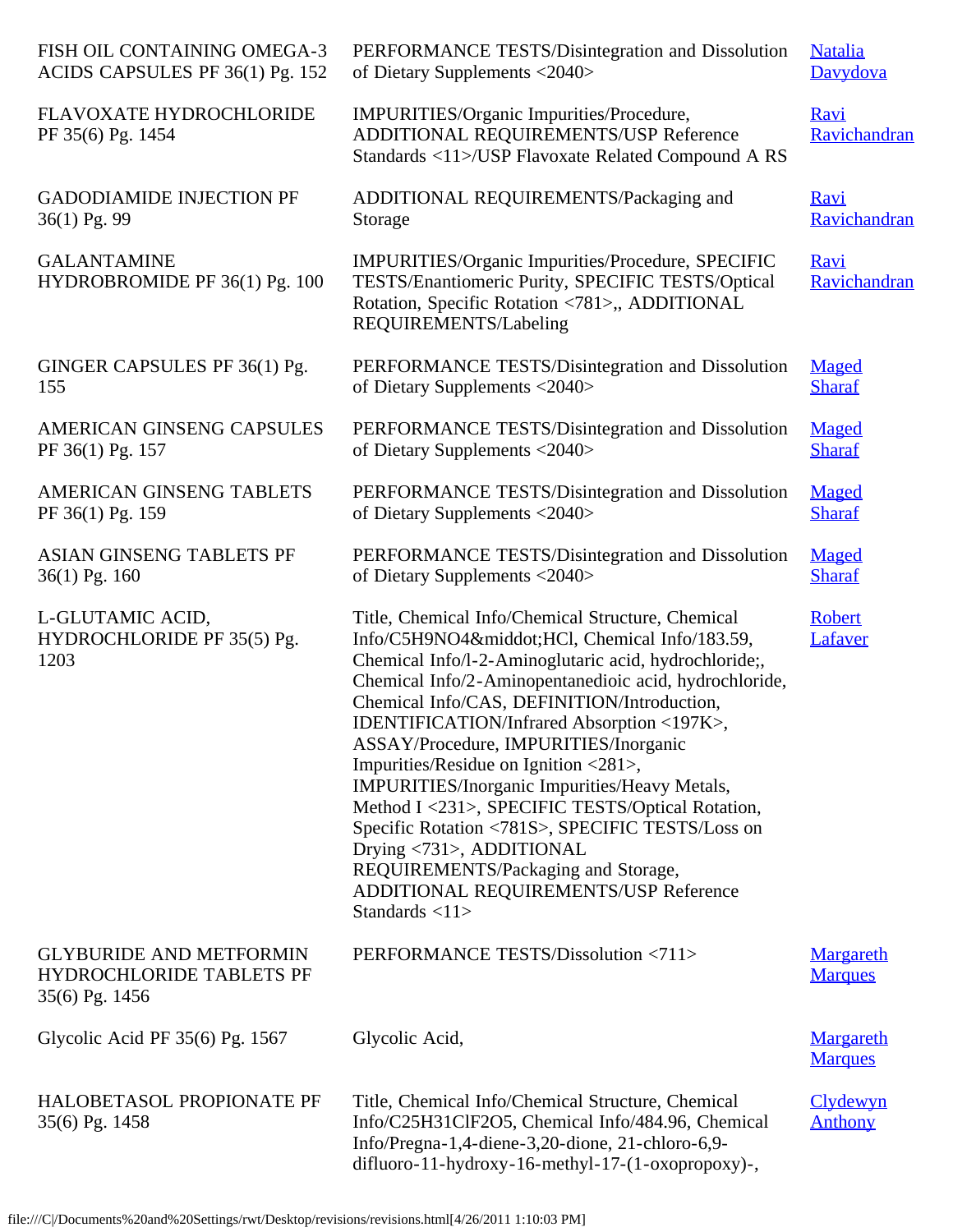|                                                                                 | (6α,11β,16β)-;, Chemical Info/21-<br>Chloro-6α,9-difluoro-11β,17-dihydroxy-<br>16β-methylpregna-1,4-diene-3,20-dione 17-<br>propionate, Chemical Info/CAS,<br>DEFINITION/Introduction, IDENTIFICATION/A.<br>Infrared Absorption <197K>, IDENTIFICATION/B.,<br>ASSAY/Procedure, IMPURITIES/Inorganic<br>Impurities/Residue On Ignition <281>,<br>IMPURITIES/Inorganic Impurities/Heavy Metals,<br>Method II <231>, IMPURITIES/Organic<br>Impurities/Procedure, SPECIFIC TESTS/Loss on Drying<br><731>, SPECIFIC TESTS/Optical Rotation, Specific<br>Rotation <781>, ADDITIONAL<br>REQUIREMENTS/Packaging and Storage,<br>ADDITIONAL REQUIREMENTS/USP Reference<br>Standards <11>/USP Halobetasol Propionate RS |                             |
|---------------------------------------------------------------------------------|---------------------------------------------------------------------------------------------------------------------------------------------------------------------------------------------------------------------------------------------------------------------------------------------------------------------------------------------------------------------------------------------------------------------------------------------------------------------------------------------------------------------------------------------------------------------------------------------------------------------------------------------------------------------------------------------------------------|-----------------------------|
| HYDROBROMIC ACID PF 36(1) Pg.<br>267                                            | Hydrobromic Acid,                                                                                                                                                                                                                                                                                                                                                                                                                                                                                                                                                                                                                                                                                             | Elena<br>Gonikberg          |
| <b>HYDROMORPHONE</b><br>HYDROCHLORIDE ORAL<br>SOLUTION PF $35(4)$ Pg. 851       | Title, DEFINITION/Introduction, IDENTIFICATION/A.<br>Ultraviolet Absorption <197U>, IDENTIFICATION/B.,<br>ASSAY/Procedure, IMPURITIES/Organic<br>Impurities/Procedure, SPECIFIC TESTS, SPECIFIC<br>TESTS/Microbial Enumeration Tests <61> and Tests for<br>Specified Microorganisms <62>, SPECIFIC TESTS/ pH<br><791>, ADDITIONAL REQUIREMENTS/Packaging<br>and Storage, ADDITIONAL<br>REQUIREMENTS/Labeling, ADDITIONAL<br>REQUIREMENTS/ USP Reference Standards <11>                                                                                                                                                                                                                                        | Clydewyn<br><b>Anthony</b>  |
| IODIXANOL INJECTION PF 36(1)<br>Pg. 103                                         | IDENTIFICATION/A. Procedure,<br>IDENTIFICATION/B., IMPURITIES/Inorganic<br>Impurities, IMPURITIES/Organic Impurities/Procedure,<br>SPECIFIC TESTS/Limit of Free Iodide, ADDITIONAL<br>REQUIREMENTS/Packaging and Storage,<br>ADDITIONAL REQUIREMENTS/USP Reference<br>Standards <11>/USP Iodixanol RS                                                                                                                                                                                                                                                                                                                                                                                                         | <u>Ravi</u><br>Ravichandran |
| IOHEXOL INJECTION PF 36(1) Pg.<br>106                                           | IDENTIFICATION/A. Procedure, IDENTIFICATION/B.<br>Thin-Layer Chromatographic Identification Test <201>,<br>IDENTIFICATION/Introduction,<br>IMPURITIES/Inorganic Impurities, ADDITIONAL<br>REQUIREMENTS/Packaging and Storage                                                                                                                                                                                                                                                                                                                                                                                                                                                                                  | <u>Ravi</u><br>Ravichandran |
| <b>IRBESARTAN AND</b><br><b>HYDROCHLOROTHIAZIDE</b><br>TABLETS PF 36(1) Pg. 108 | IDENTIFICATION/A. Infrared Absorption <197K>,<br>IDENTIFICATION/B., ASSAY/Procedure,<br>IMPURITIES/Organic Impurities, ADDITIONAL<br>REQUIREMENTS/USP Reference Standards <11>/USP<br><b>Irbesartan RS</b>                                                                                                                                                                                                                                                                                                                                                                                                                                                                                                    | Sujatha<br>Ramakrishna      |
| LAMOTRIGINE TABLETS PF 36(1)<br>Pg. 110                                         | Title, DEFINITION/Introduction, IDENTIFICATION/A.<br>Ultraviolet Absorption <197U>, IDENTIFICATION/B.,<br>ASSAY/Procedure, PERFORMANCE TESTS,                                                                                                                                                                                                                                                                                                                                                                                                                                                                                                                                                                 | <u>Ravi</u><br>Ravichandran |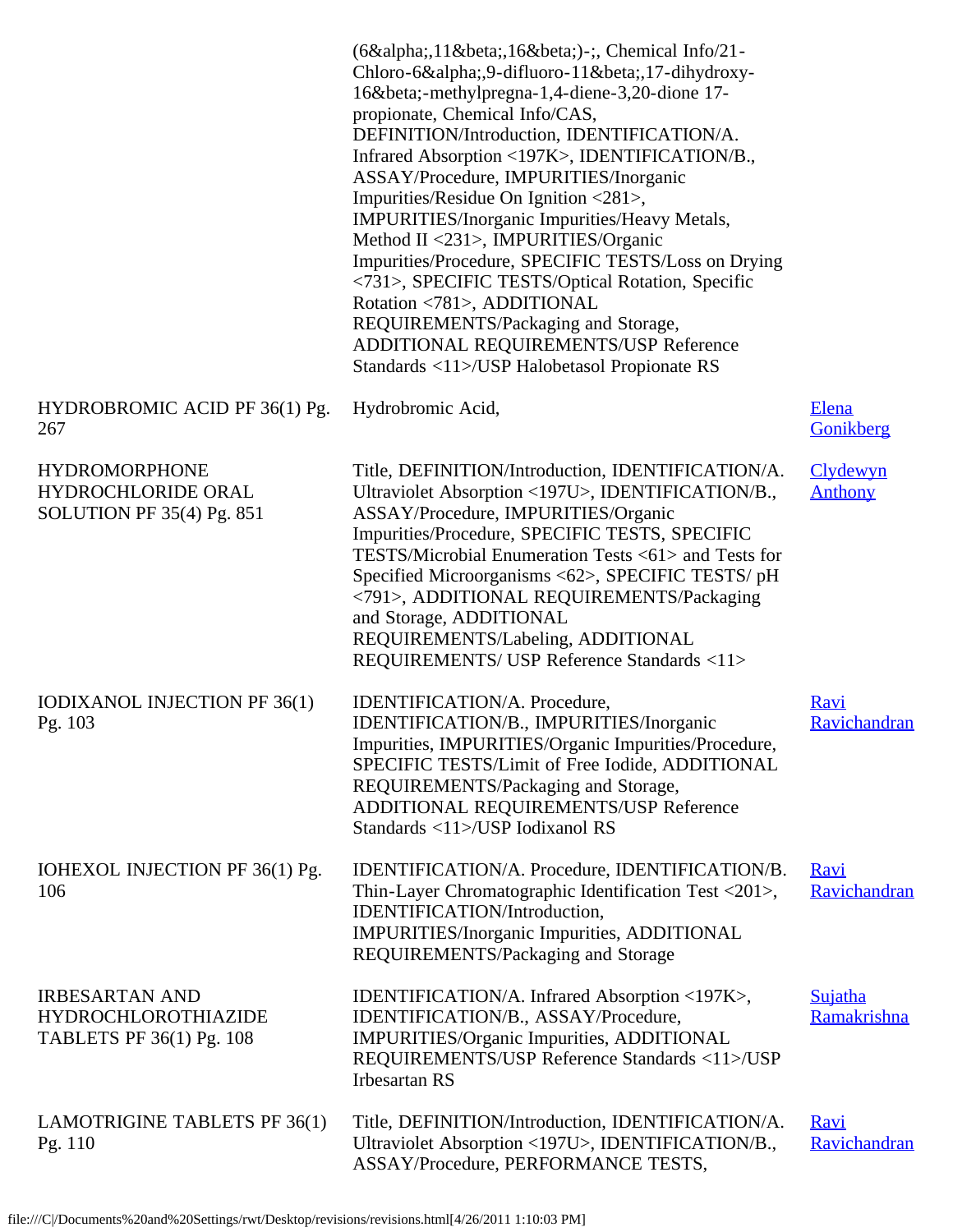|                                                        | PERFORMANCE TESTS/Dissolution <711>,<br>PERFORMANCE TESTS/Uniformity of Dosage Units<br><905>, IMPURITIES/Organic Impurities/Procedure,<br>ADDITIONAL REQUIREMENTS/Packaging and<br>Storage, ADDITIONAL REQUIREMENTS/Labeling,<br>ADDITIONAL REQUIREMENTS/USP Reference<br>Standards <11>/USP Lamotrigine RS, ADDITIONAL<br>REQUIREMENTS/USP Reference Standards <11>/USP<br>Lamotrigine Related Compound B RS                                                                                                                                                                                                                                                                                                                                                                                                                                |                             |
|--------------------------------------------------------|-----------------------------------------------------------------------------------------------------------------------------------------------------------------------------------------------------------------------------------------------------------------------------------------------------------------------------------------------------------------------------------------------------------------------------------------------------------------------------------------------------------------------------------------------------------------------------------------------------------------------------------------------------------------------------------------------------------------------------------------------------------------------------------------------------------------------------------------------|-----------------------------|
| LEAD ACETATE COTTON PF 35(6)<br>Pg. 1568               | <b>Lead Acetate Cotton</b>                                                                                                                                                                                                                                                                                                                                                                                                                                                                                                                                                                                                                                                                                                                                                                                                                    | <b>Robert</b><br>Lafaver    |
| LETROZOLE PF $36(1)$ Pg. 111                           | ASSAY/Procedure, IMPURITIES/Organic<br>Impurities/Procedure, IMPURITIES/Organic<br>Impurities/Acceptance criteria                                                                                                                                                                                                                                                                                                                                                                                                                                                                                                                                                                                                                                                                                                                             | Feiwen Mao                  |
| LETROZOLE TABLETS PF 36(1)<br>Pg. 113                  | ASSAY/Procedure, PERFORMANCE<br>TESTS/Dissolution <711>, PERFORMANCE<br>TESTS/Uniformity of Dosage Units <905>,<br><b>IMPURITIES/Organic Impurities/Procedure</b>                                                                                                                                                                                                                                                                                                                                                                                                                                                                                                                                                                                                                                                                             | Feiwen Mao                  |
| LEVETIRACETAM TABLETS PF<br>36(1) Pg. 115              | Title, DEFINITION/Introduction, IDENTIFICATION/A.<br>Infrared Absorption <197K>, IDENTIFICATION/B.,<br>ASSAY/Procedure, PERFORMANCE TESTS,<br>PERFORMANCE TESTS/Dissolution <711>,<br>PERFORMANCE TESTS/Uniformity of Dosage Units<br><905>, IMPURITIES/Organic Impurities/Procedure,<br>ADDITIONAL REQUIREMENTS/Packaging and<br>Storage, ADDITIONAL REQUIREMENTS/USP<br>Reference Standards <11>/USP Levetiracetam RS,<br>ADDITIONAL REQUIREMENTS/USP Reference<br>Standards <11>/USP Levetiracetam Related Compound<br><b>B</b> RS                                                                                                                                                                                                                                                                                                         | <b>Ravi</b><br>Ravichandran |
| <b>LEVOCABASTINE</b><br>HYDROCHLORIDE PF 36(1) Pg. 116 | IMPURITIES/Organic Impurities/Procedure                                                                                                                                                                                                                                                                                                                                                                                                                                                                                                                                                                                                                                                                                                                                                                                                       | <b>Mary</b><br>Waddell      |
| LEVOFLOXACIN PF 35(6) Pg. 1459                         | Title, Chemical Info/Chemical Structure, Chemical<br>Info/C18H20FN3O4·½H2O, Chemical<br>Info/370.38, Chemical Info/7H-Pyrido[1,2,3-de]-1,4-<br>benzoxazine-6-carboxylic acid, 9-fluoro-2,3-dihydro-3-<br>methyl-10-(4-methyl-1-piperazinyl)-7-oxo-hydrate (2:1),<br>$(S)$ -;, Chemical Info/(−)- $(S)$ -9-Fluoro-2,3-<br>dihydro-3-methyl-10-(4-methyl-1-piperazinyl)-7-oxo-<br>7H-pyrido[1,2,3-de]-1,4-benzoxazine-6-carboxylic acid,<br>hemihydrate, Chemical Info/CAS, Chemical<br>Info/Anhydrous, DEFINITION/Introduction,<br>IDENTIFICATION/A. Infrared Absorption <197K>,<br>IDENTIFICATION/B., ASSAY/Procedure,<br><b>IMPURITIES/Inorganic Impurities/Residue on Ignition</b><br><281>, IMPURITIES/Inorganic Impurities/Heavy<br>Metals, Method II <231>, IMPURITIES/Organic<br>Impurities/Procedure, SPECIFIC TESTS/Optical rotation, | <b>Behnam</b><br>Davani     |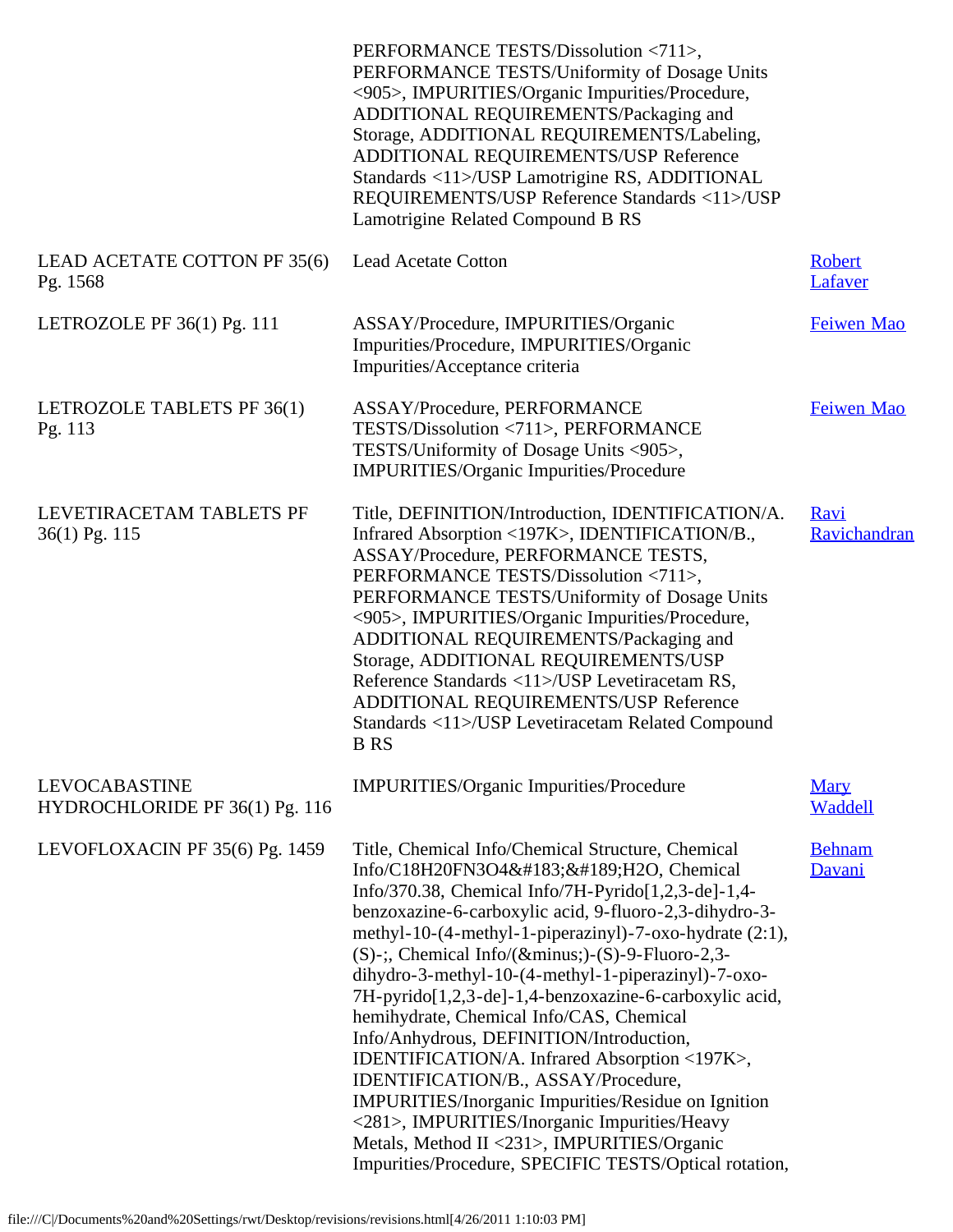|                                                                                                | Specific Rotation <781S>, SPECIFIC TESTS/Water<br>Determination, Method Ia <921>, ADDITIONAL<br>REQUIREMENTS/Packaging and Storage,<br>ADDITIONAL REQUIREMENTS/USP Reference<br>Standards <11>/USP Levofloxacin RS                                                                                                                                                                                                                                                                                                                                                                                                                                                                                                                                                                                                      |                             |
|------------------------------------------------------------------------------------------------|-------------------------------------------------------------------------------------------------------------------------------------------------------------------------------------------------------------------------------------------------------------------------------------------------------------------------------------------------------------------------------------------------------------------------------------------------------------------------------------------------------------------------------------------------------------------------------------------------------------------------------------------------------------------------------------------------------------------------------------------------------------------------------------------------------------------------|-----------------------------|
| LEVONORGESTREL AND<br>ETHINYL ESTRADIOL TABLETS<br>PF 36(1) Pg. 117                            | IDENTIFICATION/A., ASSAY/Procedure,<br>PERFORMANCE TESTS/Dissolution <711>,<br>ADDITIONAL REQUIREMENTS/USP Reference<br>Standards <11>/USP Levonorgestrel RS                                                                                                                                                                                                                                                                                                                                                                                                                                                                                                                                                                                                                                                            | <b>Mary</b><br>Waddell      |
| ALPHA LIPOIC ACID CAPSULES<br>PF 36(1) Pg. 145                                                 | PERFORMANCE TESTS/Disintegration and Dissolution<br>of Dietary Supplements <2040>                                                                                                                                                                                                                                                                                                                                                                                                                                                                                                                                                                                                                                                                                                                                       | <b>Natalia</b><br>Davydova  |
| ALPHA LIPOIC ACID TABLETS PF<br>36(1) Pg. 146                                                  | PERFORMANCE TESTS/Disintegration and Dissolution<br>of Dietary Supplements <2040>                                                                                                                                                                                                                                                                                                                                                                                                                                                                                                                                                                                                                                                                                                                                       | <b>Natalia</b><br>Davydova  |
| LITHIUM CARBONATE TABLETS<br>PF 35(6) Pg. 1461                                                 | PERFORMANCE TESTS/Dissolution <711>                                                                                                                                                                                                                                                                                                                                                                                                                                                                                                                                                                                                                                                                                                                                                                                     | Margareth<br><b>Marques</b> |
| METANIL YELLOW PF 36(1) Pg.<br>267                                                             | Metanil Yellow (Acid Yellow 36; 3-(4-<br>Anilinophenylazo) benzenesulfonic Acid Sodium Salt),                                                                                                                                                                                                                                                                                                                                                                                                                                                                                                                                                                                                                                                                                                                           | <b>Robert</b><br>Lafaver    |
| PARTIALLY-NEUTRALIZED<br>METHACRYLIC ACID AND<br>ETHYL ACRYLATE COPOLYMER<br>PF 35(5) Pg. 1204 | Title, Chemical Info/Chemical Structure, Chemical<br>Info/Partially-Neutralized Poly(methacrylic acid, ethyl<br>acrylate);, Chemical Info/Partially-Neutralized<br>Methacrylic acid-ethyl acrylate copolymer, Chemical<br>Info/CAS, DEFINITION/Introduction,<br>IDENTIFICATION/A. Infrared Absorption,<br>IDENTIFICATION/B., ASSAY/Procedure,<br>IMPURITIES/Inorganic Impurities/Residue on Ignition<br><281>, IMPURITIES/Inorganic Impurities/Heavy<br>Metals, Method II <231>, IMPURITIES/Organic<br>Impurities/Procedure: Limit of Methacrylic Acid and<br>Ethyl Acrylate, SPECIFIC TESTS/Loss on Drying<br><731>, SPECIFIC TESTS/Viscosity <911>,<br>ADDITIONAL REQUIREMENTS/Packaging and<br>Storage, ADDITIONAL REQUIREMENTS/Labeling,<br>ADDITIONAL REQUIREMENTS/USP Reference<br>Standards $\langle 11 \rangle$ | <b>Hong Wang</b>            |
| METHYLPHENIDATE<br>HYDROCHLORIDE PF 36(1) Pg. 119                                              | DEFINITION/Introduction, IDENTIFICATION/B.<br>Identification Tests—General, Chloride <191>,<br>ASSAY/Procedure, IMPURITIES/Organic Impurities                                                                                                                                                                                                                                                                                                                                                                                                                                                                                                                                                                                                                                                                           | <b>Ravi</b><br>Ravichandran |
| METHYLPHENIDATE<br>HYDROCHLORIDE EXTENDED-<br>RELEASE TABLETS PF 35(6) Pg.<br>1461             | PERFORMANCE TESTS/Dissolution <711>                                                                                                                                                                                                                                                                                                                                                                                                                                                                                                                                                                                                                                                                                                                                                                                     | Margareth<br><b>Marques</b> |
| MYCOPHENOLATE MOFETIL<br>FOR INJECTION PF 35(6) Pg. 1464                                       | Title, DEFINITION/Introduction,<br>IDENTIFICATION/Introduction, ASSAY/Procedure,<br>PERFORMANCE TESTS/Uniformity of Dosage Units<br><905>, IMPURITIES/Organic Impurities/Procedure,                                                                                                                                                                                                                                                                                                                                                                                                                                                                                                                                                                                                                                     | Feiwen Mao                  |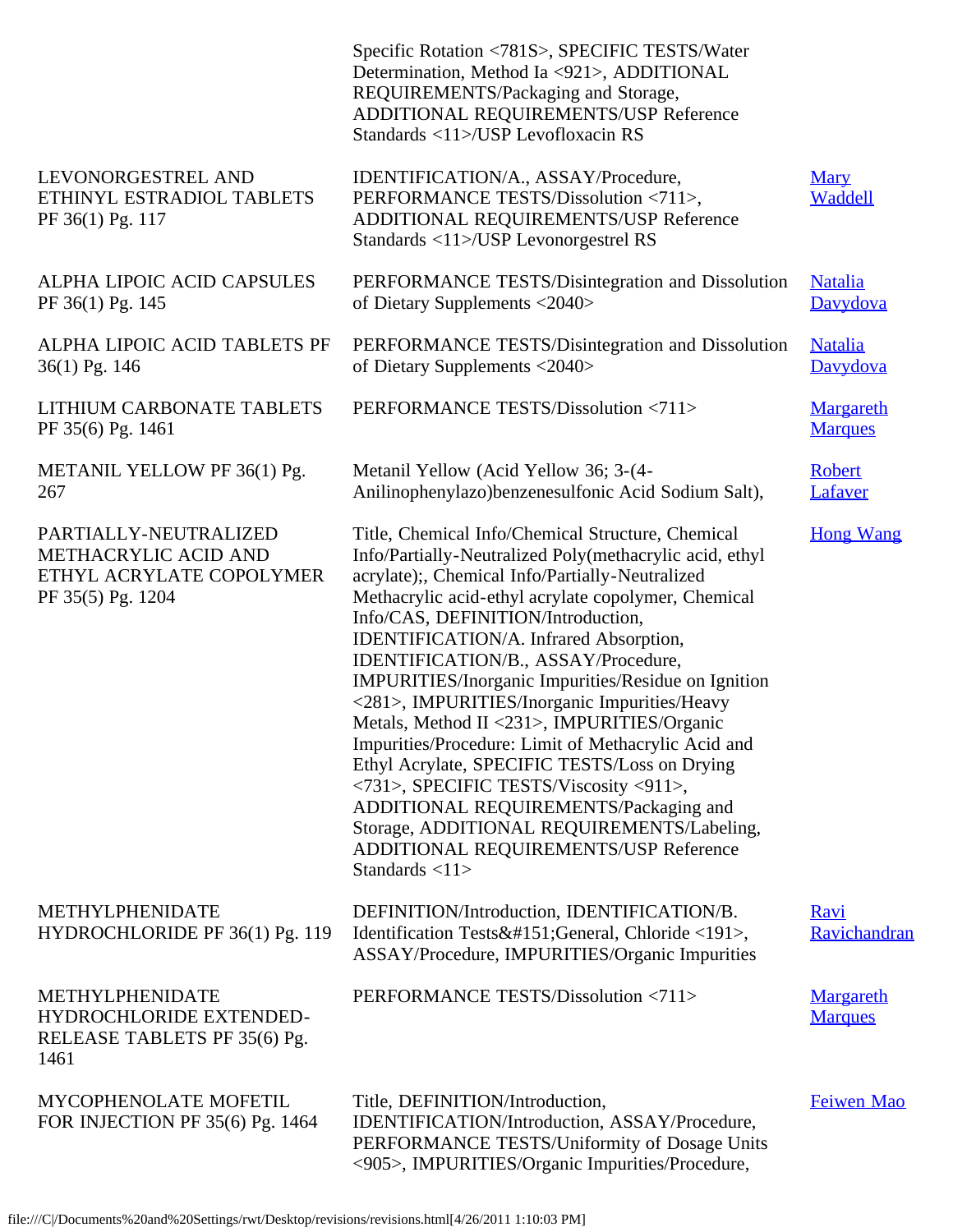|                                                                   | SPECIFIC TESTS, SPECIFIC TESTS/Bacterial<br>Endotoxins <85>, SPECIFIC TESTS/Sterility <71>,<br>SPECIFIC TESTS/Water Determination, Method Ia<br><921>, SPECIFIC TESTS/pH <791>, SPECIFIC<br>TESTS/Particulate Matter <788>, SPECIFIC<br>TESTS/Constituted Solution, ADDITIONAL<br>REQUIREMENTS/Packaging and Storage,<br>ADDITIONAL REQUIREMENTS/USP Reference<br>Standards <11>/USP Endotoxin RS, ADDITIONAL<br>REQUIREMENTS/USP Reference Standards <11>/USP<br>Mycophenolate Mofetil RS, ADDITIONAL<br>REQUIREMENTS/USP Reference Standards <11>/USP<br>Mycophenolate Mofetil Related Compound A RS [2-<br>morpholinoethyl $(E)$ -6- $(1,3$ -dihydro-4,6-dihydroxy-7-<br>methyl-3-oxo-5-isobenzofuranyl)-4-methyl-4-<br>hexenoate], ADDITIONAL REQUIREMENTS/USP<br>Reference Standards <11>/USP Mycophenolate Mofetil<br>Related Compound B RS [(RS)-7-hydroxy-5-methoxy-4-<br>methyl-6-[2-(5-methyl-2-oxo-tetrahydrofuran-5-<br>yl)ethyl]-3H-isobenzofuranyl-1-one] |                                    |
|-------------------------------------------------------------------|-------------------------------------------------------------------------------------------------------------------------------------------------------------------------------------------------------------------------------------------------------------------------------------------------------------------------------------------------------------------------------------------------------------------------------------------------------------------------------------------------------------------------------------------------------------------------------------------------------------------------------------------------------------------------------------------------------------------------------------------------------------------------------------------------------------------------------------------------------------------------------------------------------------------------------------------------------------------------|------------------------------------|
| MYCOPHENOLATE MOFETIL<br>FOR ORAL SUSPENSION PF 35(6)<br>Pg. 1466 | Title, DEFINITION/Introduction,<br>IDENTIFICATION/Introduction, ASSAY/Procedure,<br>PERFORMANCE TESTS, PERFORMANCE<br>TESTS/Dissolution <711>, PERFORMANCE<br>TESTS/Uniformity of Dosage Units <905>,<br>PERFORMANCE TESTS/Deliverable Volume <698>,<br>IMPURITIES/Organic Impurities/Procedure, SPECIFIC<br>TESTS/pH <791>, ADDITIONAL<br>REQUIREMENTS/Packaging and Storage,<br>ADDITIONAL REQUIREMENTS/USP Reference<br>Standards <11>/USP Mycophenolate Mofetil RS,<br><b>ADDITIONAL REQUIREMENTS/USP Reference</b><br>Standards <11>/USP Mycophenolate Mofetil Related<br>Compound A RS [2-morpholinoethyl (E)-6-(1,3-<br>dihydro-4,6-dihydroxy-7-methyl-3-oxo-5-<br>isobenzofuranyl)-4-methyl-4-hexenoate], ADDITIONAL<br>REQUIREMENTS/USP Reference Standards <11>/USP<br>Mycophenolate Mofetil Related Compound B RS [(RS)-<br>7-hydroxy-5-methoxy-4-methyl-6-[2-(5-methyl-2-oxo-<br>tetrahydrofuran-5-yl)ethyl]-3H-isobenzofuranyl-1-one]                      | Feiwen Mao                         |
| Mercuric Bromide Test Paper PF<br>35(6) Pg. 1568                  | Mercuric Bromide Test Paper                                                                                                                                                                                                                                                                                                                                                                                                                                                                                                                                                                                                                                                                                                                                                                                                                                                                                                                                             | <b>Margareth</b><br><b>Marques</b> |
| DILUTED NITROGLYCERIN PF<br>36(1) Pg. 123                         | IMPURITIES/Organic Impurities/Procedure                                                                                                                                                                                                                                                                                                                                                                                                                                                                                                                                                                                                                                                                                                                                                                                                                                                                                                                                 | Sujatha<br>Ramakrishna             |
| NONOXYNOL-9 PF 36(1) Pg. 267                                      | Nonoxynol-9                                                                                                                                                                                                                                                                                                                                                                                                                                                                                                                                                                                                                                                                                                                                                                                                                                                                                                                                                             | <b>Margareth</b><br><b>Marques</b> |
| <b>OSELTAMIVIR PHOSPHATE PF</b><br>36(1) Pg. 124                  | IMPURITIES/Organic Impurities/Procedure 1                                                                                                                                                                                                                                                                                                                                                                                                                                                                                                                                                                                                                                                                                                                                                                                                                                                                                                                               | <b>Behnam</b><br>Davani            |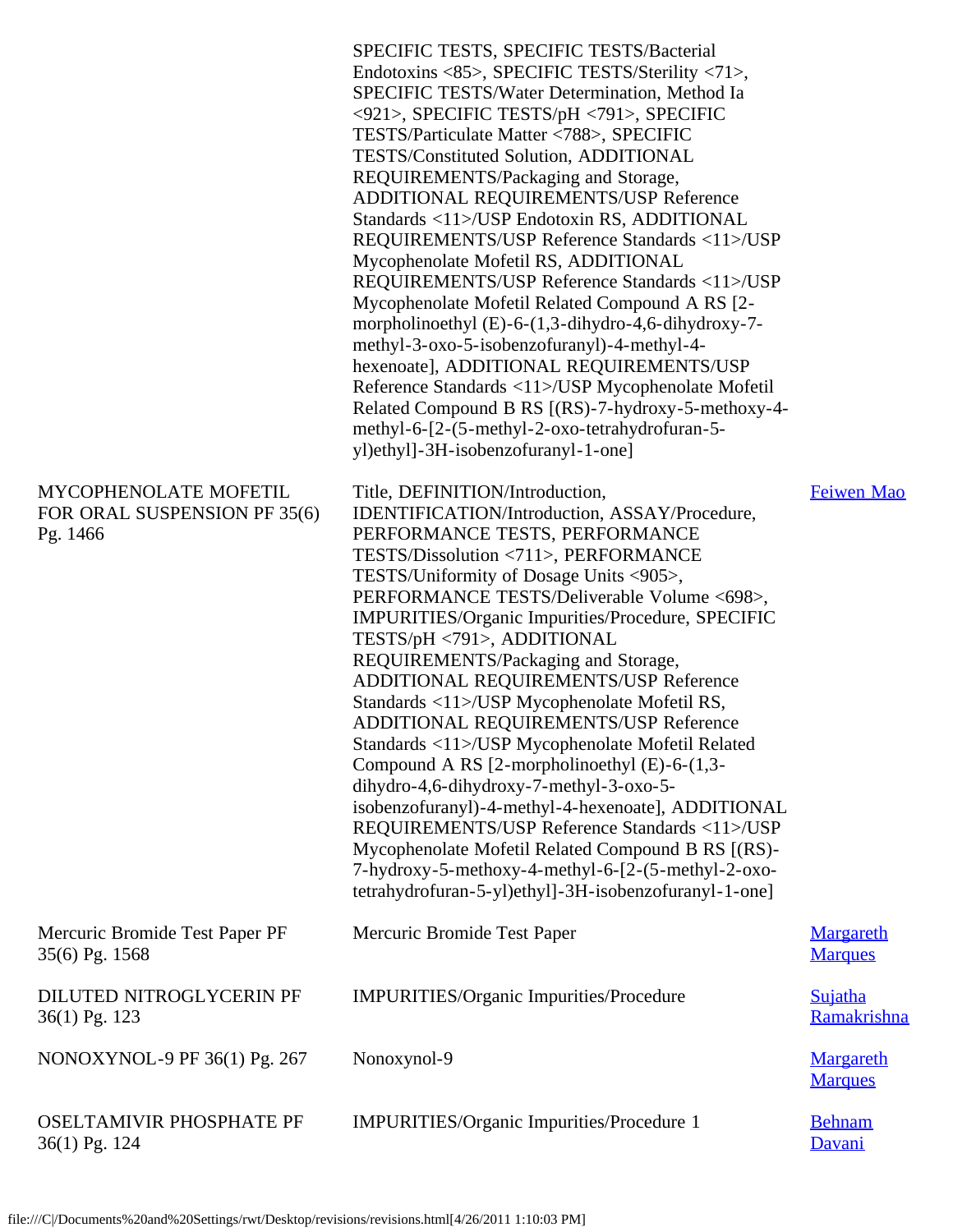| OXALIPLATIN PF 35(6) Pg. 1467                      | IMPURITIES/Organic Impurities/Procedure 1: Limit of<br>Oxalic Acid, SPECIFIC TESTS/Content of Platinum                                                                                                                                                                                                                                                                                                                                                                                                                                                                                                                                                                                                                                                                                                                                                               | Feiwen Mao             |
|----------------------------------------------------|----------------------------------------------------------------------------------------------------------------------------------------------------------------------------------------------------------------------------------------------------------------------------------------------------------------------------------------------------------------------------------------------------------------------------------------------------------------------------------------------------------------------------------------------------------------------------------------------------------------------------------------------------------------------------------------------------------------------------------------------------------------------------------------------------------------------------------------------------------------------|------------------------|
| PARAMETHASONE ACETATE PF<br>35(6) Pg. 1471         | Title, Chemical Info/Chemical Structure, Chemical<br>Info/C24H31FO6, Chemical Info/434.50, Chemical<br>Info/Pregna-1,4-diene-3,20-dione, 21-(acetyloxy)-6-<br>fluoro-11,17-dihydroxy-16-methyl-,<br>(6α,11β,16α)-;, Chemical<br>Info/6α-Fluoro-11β,17,21-trihydroxy-<br>16α-methylpregna-1,4-diene-3,20-dione 21-<br>acetate, Chemical Info/CAS, DEFINITION/Introduction,<br>IDENTIFICATION/A. Infrared Absorption <197K>,<br>IDENTIFICATION/B. Ultraviolet Absorption <197U>,<br>IDENTIFICATION/C. Thin-Layer Chromatography,<br>ASSAY/Procedure, SPECIFIC TESTS/X-Ray<br>Diffraction <941>, SPECIFIC TESTS/Optical Rotation,<br>Specific Rotation <781S>, SPECIFIC TESTS/Loss on<br>Drying <731>, ADDITIONAL<br>REQUIREMENTS/Packaging and Storage,<br>ADDITIONAL REQUIREMENTS/USP Reference<br>Standards <11>/USP Paramethasone Acetate RS                        | <b>Mary</b><br>Waddell |
| PARAMETHASONE ACETATE<br>TABLETS PF 35(6) Pg. 1472 | Title, DEFINITION/Introduction,<br>IDENTIFICATION/Introduction, ASSAY/Procedure,<br>PERFORMANCE TESTS/Disintegration <701>,<br>PERFORMANCE TESTS/Uniformity of Dosage Units<br><905>, ADDITIONAL REQUIREMENTS/Packaging<br>and Storage, ADDITIONAL REQUIREMENTS/USP<br>Reference Standards <11>/USP Paramethasone Acetate<br><b>RS</b>                                                                                                                                                                                                                                                                                                                                                                                                                                                                                                                               | <b>Mary</b><br>Waddell |
| PILOCARPINE HYDROCHLORIDE<br>PF 35(6) Pg. 1473     | DEFINITION/Introduction, ASSAY/Procedure,<br>SPECIFIC TESTS/Melting Range or Temperature<br><741>, ADDITIONAL REQUIREMENTS/Packaging<br>and Storage                                                                                                                                                                                                                                                                                                                                                                                                                                                                                                                                                                                                                                                                                                                  | <b>Feiwen Mao</b>      |
| PIOGLITAZONE<br>HYDROCHLORIDE PF 36(1) Pg. 126     | Title, Chemical Info/Chemical Structure, Chemical<br>Info/C19H20N2O3S·HCl, Chemical<br>Info/392.90, Chemical Info/2,4-Thiazolidinedione, 5-[[4-<br>[2-(5-ethyl-2-pyridinyl)ethoxy]phenyl]methyl]-,<br>monohydrochloride, (±)-;, Chemical<br>Info/(±)-5-[p-[2-(5-Ethyl-2-<br>pyridyl)ethoxy]benzyl]-2,4-thiazolidinedione<br>monohydrochloride, Chemical Info/CAS,<br>DEFINITION/Introduction, IDENTIFICATION/A.<br>Infrared Absorption <197K>, IDENTIFICATION/B.<br>Identification Tests--General, Chloride <191>,<br>IDENTIFICATION/C., ASSAY/Procedure,<br><b>IMPURITIES/Inorganic Impurities/Residue on Ignition</b><br><281>, IMPURITIES/Inorganic Impurities/Heavy<br>Metals, IMPURITIES/Organic Impurities/Procedure,<br>SPECIFIC TESTS/Water Determination, Method Ic<br><921>, ADDITIONAL REQUIREMENTS/Packaging<br>and Storage, ADDITIONAL REQUIREMENTS/USP | Elena<br>Gonikberg     |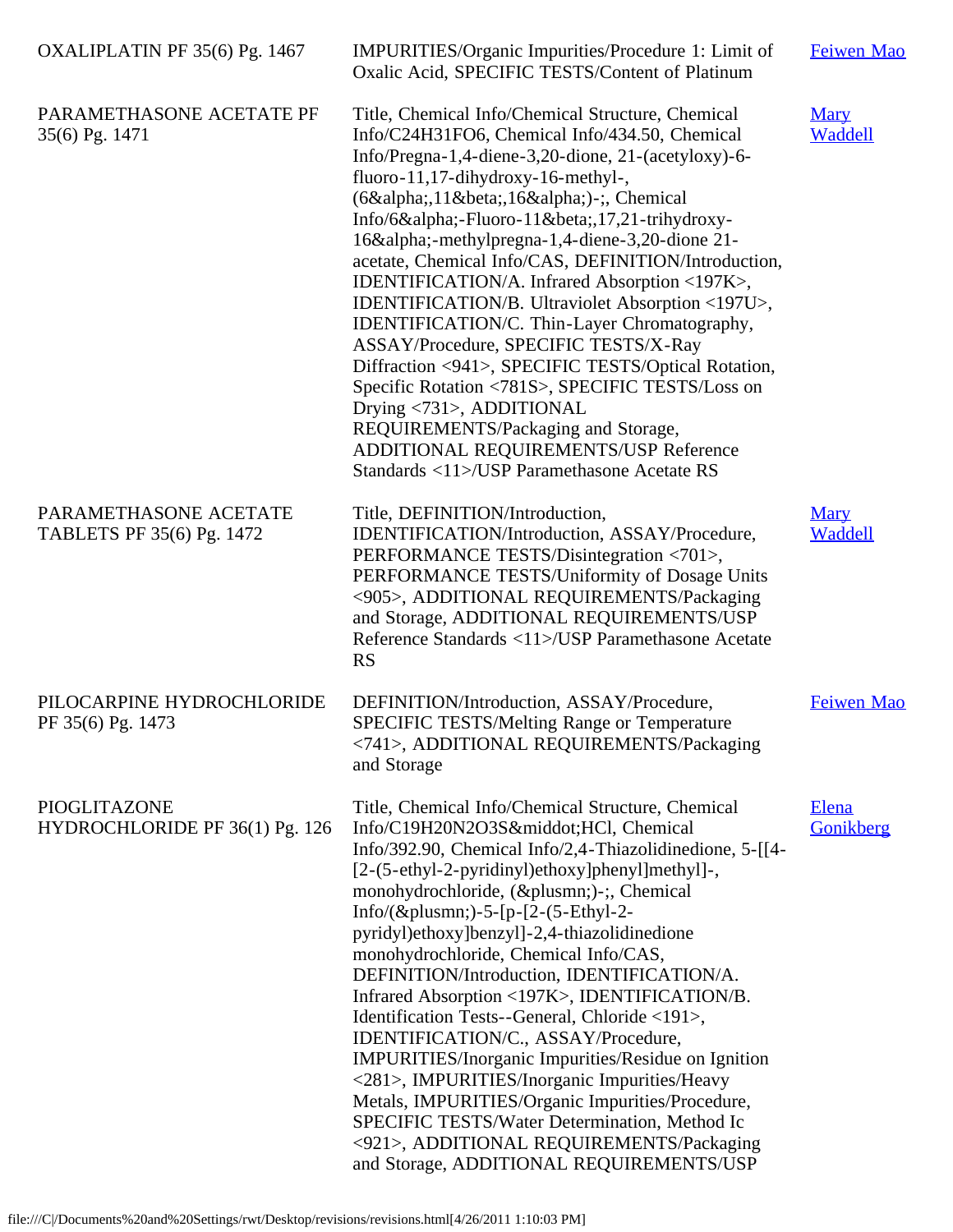|                                                               | Reference Standards <11>/USP Pioglitazone<br>Hydrochloride RS                                                                                                                                                                                                                                                                                                                                                                                                                                                                                                                                                                                                                                                                                 |                                    |
|---------------------------------------------------------------|-----------------------------------------------------------------------------------------------------------------------------------------------------------------------------------------------------------------------------------------------------------------------------------------------------------------------------------------------------------------------------------------------------------------------------------------------------------------------------------------------------------------------------------------------------------------------------------------------------------------------------------------------------------------------------------------------------------------------------------------------|------------------------------------|
| PIOGLITAZONE TABLETS PF<br>36(1) Pg. 128                      | Title, DEFINITION/Introduction, IDENTIFICATION/A.,<br>IDENTIFICATION/B. Ultraviolet Absorption,<br>ASSAY/Procedure, PERFORMANCE<br>TESTS/Dissolution <711>, PERFORMANCE<br>TESTS/Uniformity of Dosage Units <905>,<br>IMPURITIES/Organic Impurities/Procedure,<br>ADDITIONAL REQUIREMENTS/Packaging and<br>Storage, ADDITIONAL REQUIREMENTS/USP<br>Reference Standards <11>/USP Pioglitazone<br>Hydrochloride RS                                                                                                                                                                                                                                                                                                                              | Elena<br>Gonikberg                 |
| POLYETHYLENE OXIDE PF 36(1)<br>Pg. 191                        | Chemical Info, DEFINITION/Introduction,<br>IDENTIFICATION/B., ADDITIONAL<br>REQUIREMENTS/Labeling                                                                                                                                                                                                                                                                                                                                                                                                                                                                                                                                                                                                                                             | <b>Hong Wang</b>                   |
| POLYOXYL STEARYL ETHER PF<br>35(6) Pg. 1504                   | Chemical Info/CH3(CH2)17(OCH2CH2)nOH, $n = 2-20$ ,<br>IDENTIFICATION/C., IMPURITIES/Organic<br>Impurities/PROCEDURE: LIMIT OF FREE<br>ETHYLENE OXIDE AND DIOXANE, ADDITIONAL<br>REQUIREMENTS/USP Reference Standards <11>                                                                                                                                                                                                                                                                                                                                                                                                                                                                                                                     | <b>Hong Wang</b>                   |
| POTASSIUM ARSENATE<br>MONOBASIC PF $35(6)$ Pg. 1568           | Potassium Arsenate Monobasic,                                                                                                                                                                                                                                                                                                                                                                                                                                                                                                                                                                                                                                                                                                                 | Margareth<br><b>Marques</b>        |
| <b>PROPAFENONE</b><br>HYDROCHLORIDE PF 36(1) Pg. 129          | IMPURITIES/Organic Impurities/Procedure 1: Limit of<br>Methanol and Acetone                                                                                                                                                                                                                                                                                                                                                                                                                                                                                                                                                                                                                                                                   | Sujatha<br>Ramakrishna             |
| PYGEUM CAPSULES PF 36(1) Pg.<br>162                           | PERFORMANCE TESTS/Disintegration and Dissolution<br>of Dietary Supplements <2040>                                                                                                                                                                                                                                                                                                                                                                                                                                                                                                                                                                                                                                                             | Maged<br><b>Sharaf</b>             |
| QUINIDINE SULFATE ORAL<br><b>SUSPENSION PF 35(6) Pg. 1475</b> | ASSAY/Procedure                                                                                                                                                                                                                                                                                                                                                                                                                                                                                                                                                                                                                                                                                                                               | <b>Rick Schnatz</b>                |
| $(R)-(+)$ -alpha-METHYLBENZYL<br>ISOCYANATE PF 36(1) Pg. 267  | $(R)$ - $(+)$ -alpha-Methylbenzyl Isocyanate                                                                                                                                                                                                                                                                                                                                                                                                                                                                                                                                                                                                                                                                                                  | <b>Margareth</b><br><b>Marques</b> |
| RIVASTIGMINE TARTRATE PF<br>35(6) Pg. 1476                    | Title, Chemical Info/Chemical Structure, Chemical<br>Info/C14H22N2O2·C4H6O6, Chemical<br>Info/400.42, Chemical Info/Ethylmethylcarbamic acid, 3-<br>$[(S)-1-(dimethylamino)ethyl]$ phenyl ester, $(2R,3R)-2,3-$<br>dihydroxybutanedioate;, Chemical Info/(S)-3-[1-<br>(Dimethylamino)ethyl]phenyl ethylmethylcarbamate,<br>hydrogen tartrate, Chemical Info/CAS, Chemical<br>Info/Rivastigmine, Chemical Info/250.34,<br>DEFINITION/Introduction, IDENTIFICATION/A.<br>Infrared Absorption <197K>, IDENTIFICATION/B.,<br>ASSAY/Procedure, IMPURITIES/Inorganic<br>Impurities/Residue on Ignition <281>,<br>IMPURITIES/Inorganic Impurities/Heavy Metals,<br>Method II <231>, IMPURITIES/Organic<br>Impurities/Procedure 1, IMPURITIES/Organic | <b>Elena</b><br>Gonikberg          |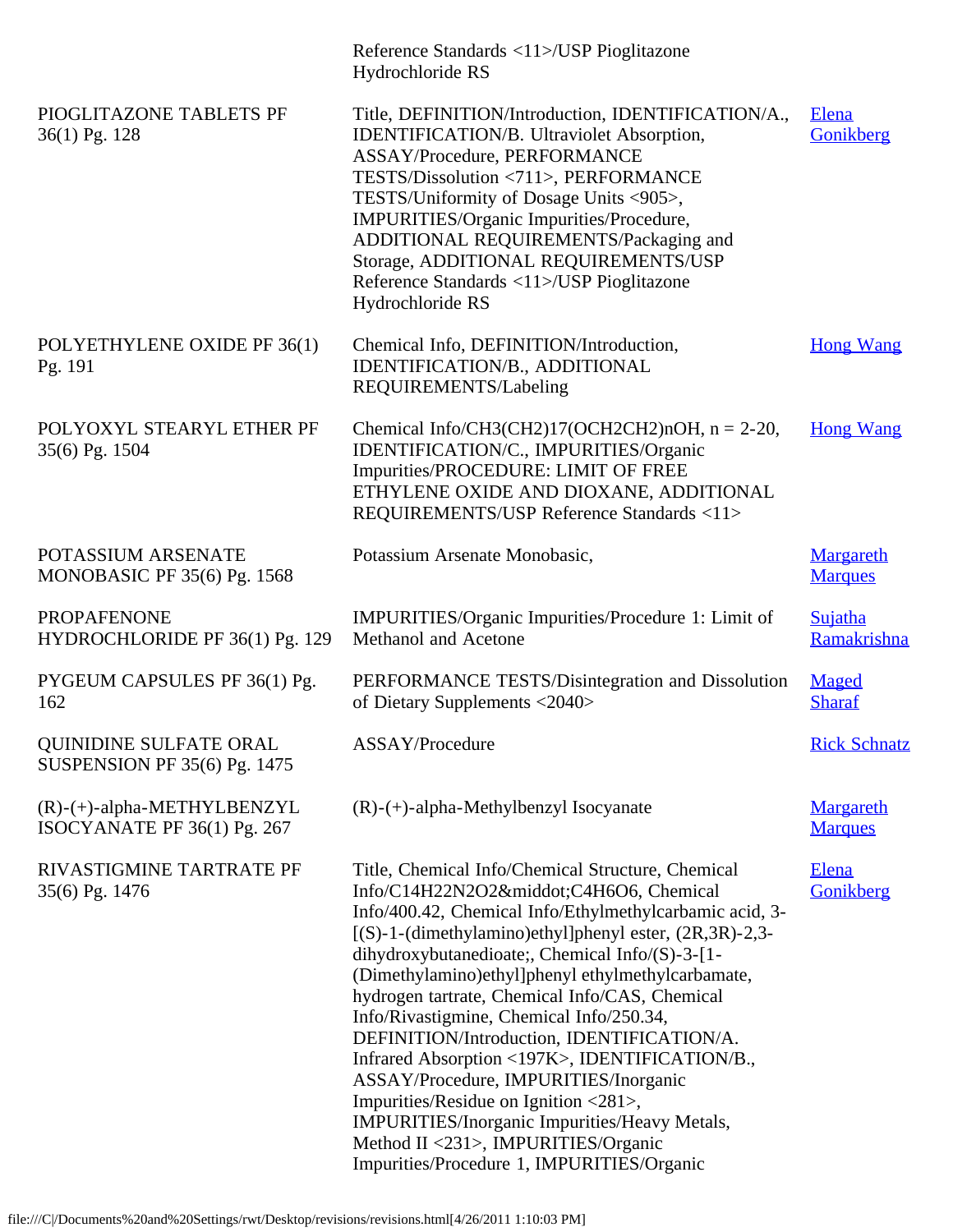|                                                    | Impurities/Procedure 2: Enantiomeric Purity,<br>IMPURITIES/Organic Impurities/Acceptance criteria,<br>SPECIFIC TESTS/Water Determination, Method IA<br><921>, ADDITIONAL REQUIREMENTS/Packaging<br>and Storage, ADDITIONAL REQUIREMENTS/USP<br>Reference Standards <11>/USP Rivastigmine Tartrate<br>RS, ADDITIONAL REQUIREMENTS/USP Reference<br>Standards <11>/USP Rivastigmine Related Compound A<br>RS [Di-p-toluoyl-d- $(+)$ -tartaric acid<br>monohydrate]C20H20O9404.37, ADDITIONAL<br>REQUIREMENTS/USP Reference Standards <11>/USP<br>Rivastigmine Related Compound B RS [N,N-<br>Dimethylcarbamic acid-3-[1-(dimethyl-<br>amino)ethyl]phenyl ester]C13H20N2O2236.32,<br>ADDITIONAL REQUIREMENTS/USP Reference<br>Standards <11>/USP Rivastigmine Tartrate R-Isomer RS<br>$[(R)-3-[1-(Dimethylamino)ethyl]phenyl]$<br>ethyl(methyl)carbamate, hydrogen<br>tartrate]C14H22N2O2·C4H6O6400.42 |                             |
|----------------------------------------------------|-----------------------------------------------------------------------------------------------------------------------------------------------------------------------------------------------------------------------------------------------------------------------------------------------------------------------------------------------------------------------------------------------------------------------------------------------------------------------------------------------------------------------------------------------------------------------------------------------------------------------------------------------------------------------------------------------------------------------------------------------------------------------------------------------------------------------------------------------------------------------------------------------------|-----------------------------|
| RIVASTIGMINE TARTRATE<br>CAPSULES PF 36(1) Pg. 131 | Title, DEFINITION/Introduction,<br>IDENTIFICATION/Introduction, ASSAY/Procedure,<br>PERFORMANCE TESTS/Dissolution <711>,<br>PERFORMANCE TESTS/Uniformity of Dosage Units<br><905>, IMPURITIES/Organic Impurities/Procedure,<br>ADDITIONAL REQUIREMENTS/Packaging and<br>Storage, ADDITIONAL REQUIREMENTS/USP<br>Reference Standards <11>/USP Rivastigmine Tartrate<br>RS, ADDITIONAL REQUIREMENTS/USP Reference<br>Standards <11>/USP Rivastigmine Related Compound A<br>RS (DPTTA impurity) Di-p-toluoyl-d-(+)-tartaric acid<br>monohydrate(C20H20O9 404.37), ADDITIONAL<br>REQUIREMENTS/USP Reference Standards <11>/USP<br>Rivastigmine Related Compound B RS (Nor impurity)<br>N,N-Dimethylcarbamic acid-3-[1-(dimethyl-<br>amino)ethyl]phenyl ester(C13H20N2O2 236.32)                                                                                                                         | Elena<br>Gonikberg          |
| ROPINIROLE HYDROCHLORIDE<br>PF 36(1) Pg. 133       | Title, Chemical Info/Chemical Structure, Chemical<br>Info/C16H24N2O·HCl, Chemical Info/296.84,<br>Chemical Info/2H-Indol-2-one, 4-[2-<br>(dipropylamino)ethyl]-1,3-dihydro-, monohydrochloride;<br>Chemical Info/4-[2-(Dipropylamino)ethyl]-2-indolinone<br>monohydrochloride, Chemical Info/CAS,<br>DEFINITION/Introduction, IDENTIFICATION/A.<br>Infrared Absorption <197K>, IDENTIFICATION/B.,<br>IDENTIFICATION/C. Identification<br>Test—General, Chloride <191>, ASSAY/Procedure,<br><b>IMPURITIES/Inorganic Impurities/Residue on Ignition</b><br><281>, IMPURITIES/Inorganic Impurities/Heavy<br>Metals, Method II <231>, SPECIFIC TESTS/Water<br>Determination, Method Ic <921>, SPECIFIC<br>TESTS/Limit of Pd, ADDITIONAL<br>REQUIREMENTS/Packaging and Storage,<br>ADDITIONAL REQUIREMENTS/USP Reference                                                                                 | <b>Ravi</b><br>Ravichandran |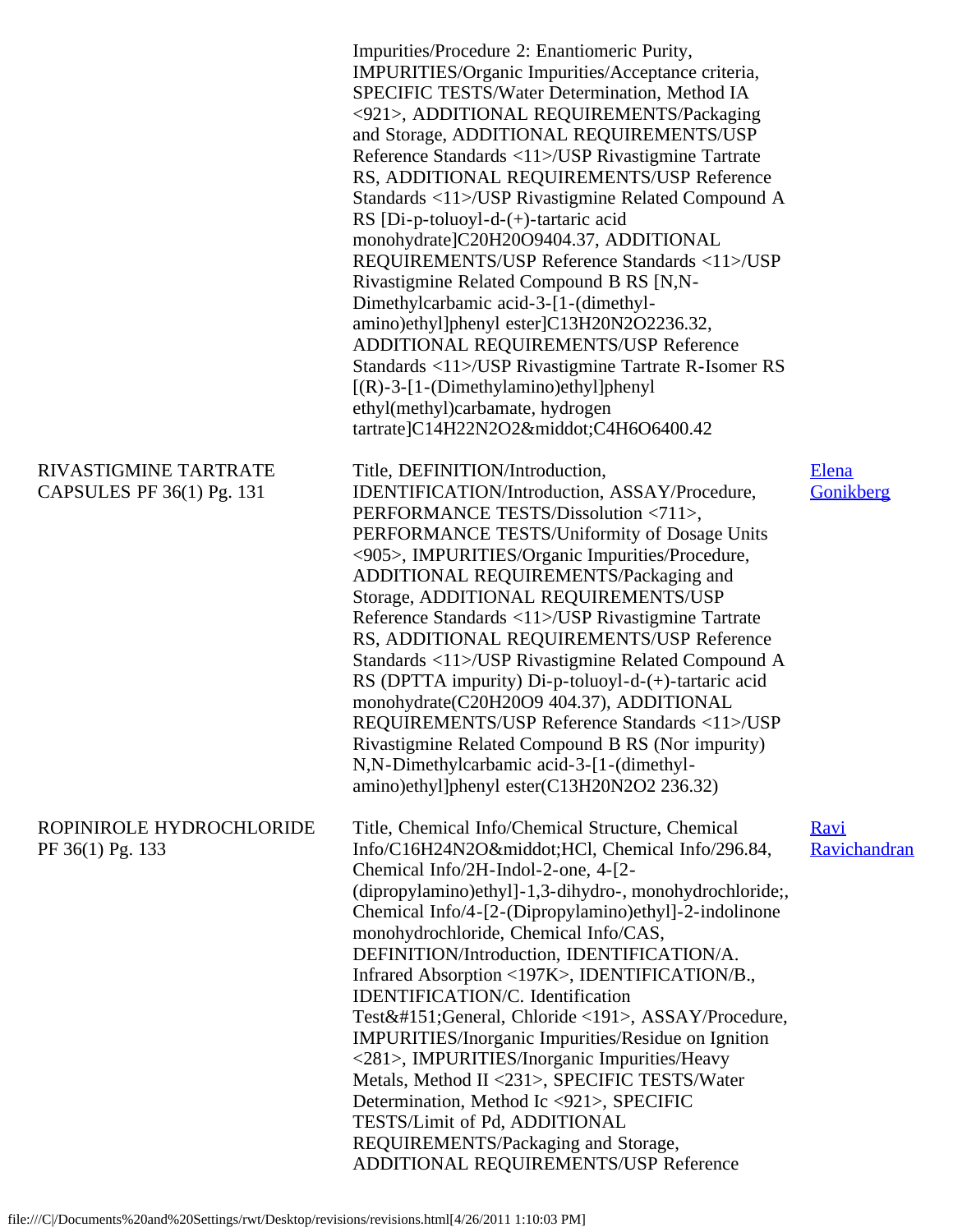|                                                              | Standards <11>/USP Ropinirole Hydrochloride RS,<br>ADDITIONAL REQUIREMENTS/USP Reference<br>Standards <11>/USP Ropinirole Related Compound A<br>RS 4-(2-Hydroxyethyl)indolin-2-<br>one(C10H11NO2177.20), ADDITIONAL<br>REQUIREMENTS/USP Reference Standards <11>/USP<br>Ropinirole Related Compound B RS 4-[2-<br>(Dipropylamino)ethyl]indoline-2,3-<br>dione(C16H22N2O2274.36)                                                                                                                                                                                                                                                                                                                                                                                                                                       |                                    |
|--------------------------------------------------------------|-----------------------------------------------------------------------------------------------------------------------------------------------------------------------------------------------------------------------------------------------------------------------------------------------------------------------------------------------------------------------------------------------------------------------------------------------------------------------------------------------------------------------------------------------------------------------------------------------------------------------------------------------------------------------------------------------------------------------------------------------------------------------------------------------------------------------|------------------------------------|
| ROPIVACAINE HYDROCHLORIDE<br>PF 36(1) Pg. 135                | IMPURITIES/Organic Impurities/Procedure 3:<br>Enantiomeric Purity, SPECIFIC TESTS/Optical<br>Rotation, Specific Rotation <781S>                                                                                                                                                                                                                                                                                                                                                                                                                                                                                                                                                                                                                                                                                       | <b>Mary</b><br>Waddell             |
| <b>SAW PALMETTO CAPSULES PF</b><br>$36(1)$ Pg. 163           | PERFORMANCE TESTS/Disintegration and Dissolution<br>of Dietary Supplements <2040>, PERFORMANCE<br><b>TESTS/Rupture</b>                                                                                                                                                                                                                                                                                                                                                                                                                                                                                                                                                                                                                                                                                                | <b>Maged</b><br><b>Sharaf</b>      |
| <b>SERTRALINE TABLETS PF 36(1)</b><br>Pg. 138                | Title, DEFINITION/Introduction,<br>IDENTIFICATION/Introduction, ASSAY/Procedure,<br>PERFORMANCE TESTS, PERFORMANCE<br>TESTS/Dissolution, <711>, PERFORMANCE<br>TESTS/Uniformity of Dosage Units, <905>,<br>IMPURITIES/Organic Impurities/Procedure,<br>ADDITIONAL REQUIREMENTS/Packaging and<br>Storage, ADDITIONAL REQUIREMENTS/USP<br>Reference Standards <11>/USP Sertraline Hydrochloride<br>RS [(1-Naphthalenamine, 4-(3,4-dichlorophenyl)-<br>1,2,3,4-tetrahydro-N-methyl-, hydrochloride, (1S-cis)-<br>](C17H17Cl2N·HCl342.69), ADDITIONAL<br>REQUIREMENTS/USP Reference Standards <11>/USP<br>Sertraline Hydrochloride Racemic Mixture RS [(1:1)<br>mixture of $(1S, 4S)$ and $(1R, 4R)$ -4- $(3, 4$ -dichlorophenyl)-<br>N-methyl-1,2,3,4-tetrahydro-1-naphthylamine<br>hydrochloride](C17H17Cl2N·HCl342.69) | <b>Ravi</b><br>Ravichandran        |
| SEVOFLURANE PF 36(1) Pg. 139                                 | IMPURITIES/Inorganic Impurities/Limit of Peroxide,<br>IMPURITIES/Organic Impurities/Procedure 2                                                                                                                                                                                                                                                                                                                                                                                                                                                                                                                                                                                                                                                                                                                       | <b>Mary</b><br>Waddell             |
| SIMETHICONE EMULSION PF<br>35(6) Pg. 1477                    | IDENTIFICATION/Infrared Absorption <197S>,<br>IDENTIFICATION/Infrared Absorption <197A>                                                                                                                                                                                                                                                                                                                                                                                                                                                                                                                                                                                                                                                                                                                               | Elena<br>Gonikberg                 |
| SODIUM 1-<br>PENTANESULFONATE,<br>ANHYDROUS PF 36(1) Pg. 268 | Sodium 1-Pentanesulfonate, Anhydrous (1-<br>Pentanesulfonic Acid Sodium Salt, Anhydrous),                                                                                                                                                                                                                                                                                                                                                                                                                                                                                                                                                                                                                                                                                                                             | <b>Margareth</b><br><b>Marques</b> |
| SODIUM FLUORIDE GEL PF 35(5)<br>Pg. 1175                     | Title, DEFINITION/Introduction,<br>IDENTIFICATION/Procedure, ASSAY/Procedure,<br>SPECIFIC TESTS/pH <791>, ADDITIONAL<br>REQUIREMENTS/Packaging and Storage,<br>ADDITIONAL REQUIREMENTS/Labeling,<br>ADDITIONAL REQUIREMENTS/USP Reference<br>Standards <11>                                                                                                                                                                                                                                                                                                                                                                                                                                                                                                                                                           | Elena<br>Gonikberg                 |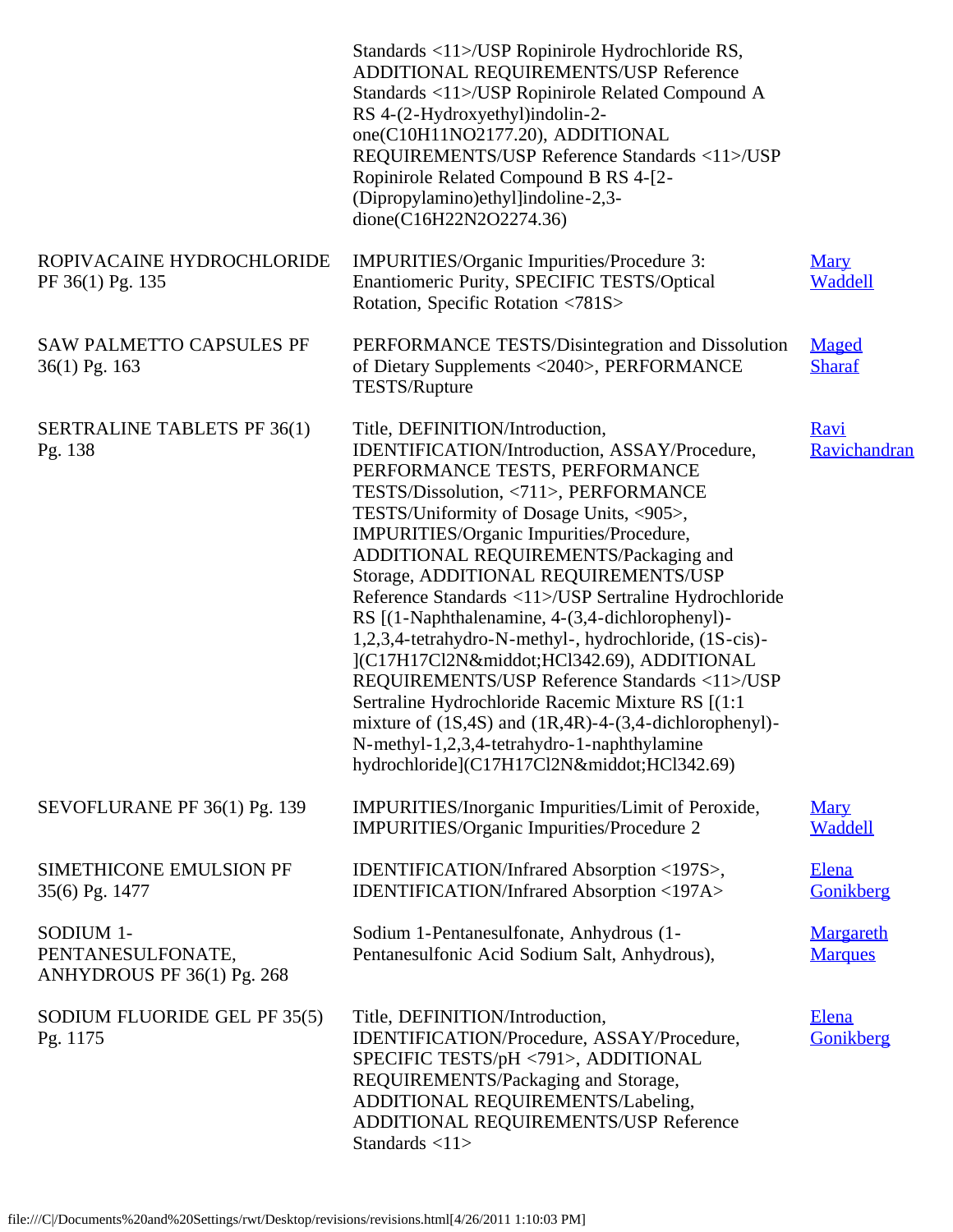| Sodium 1-Pentanesulfonate PF 36(1)<br>Pg. 268            | Sodium 1-Pentanesulfonate                                                                                                                                                                                                                                                                                                                                                                                                                                                       | <b>Margareth</b><br><b>Marques</b> |
|----------------------------------------------------------|---------------------------------------------------------------------------------------------------------------------------------------------------------------------------------------------------------------------------------------------------------------------------------------------------------------------------------------------------------------------------------------------------------------------------------------------------------------------------------|------------------------------------|
| SOY ISOFLAVONES CAPSULES<br>PF 36(1) Pg. 165             | PERFORMANCE TESTS/Disintegration and Dissolution<br>of Dietary Supplements <2040>                                                                                                                                                                                                                                                                                                                                                                                               | Maged<br><b>Sharaf</b>             |
| SOY ISOFLAVONES TABLETS PF<br>36(1) Pg. 167              | PERFORMANCE TESTS/Disintegration and Dissolution<br>of Dietary Supplements <2040>                                                                                                                                                                                                                                                                                                                                                                                               | Maged<br><b>Sharaf</b>             |
| SPIRONOLACTONE PF 36(1) Pg.<br>141                       | SPECIFIC TESTS/Melting Range or Temperature <741>                                                                                                                                                                                                                                                                                                                                                                                                                               | <b>Sujatha</b><br>Ramakrishna      |
| SULFASALAZINE PF 35(6) Pg. 1478                          | <b>IDENTIFICATION/B.</b> Procedure                                                                                                                                                                                                                                                                                                                                                                                                                                              | <b>Behnam</b><br>Davani            |
| <b>SULFASALAZINE TABLETS PF</b><br>35(6) Pg. 1479        | <b>IDENTIFICATION/Procedure</b>                                                                                                                                                                                                                                                                                                                                                                                                                                                 | <b>Behnam</b><br>Davani            |
| <b>TERBINAFINE HYDROCHLORIDE</b><br>PF 35(6) Pg. 1480    | DEFINITION/Introduction, ASSAY/Procedure,<br>IMPURITIES/Organic Impurities/Procedure,<br>IMPURITIES/Organic Impurities/Acceptance criteria                                                                                                                                                                                                                                                                                                                                      | <b>Behnam</b><br>Davani            |
| TERBINAFINE TABLETS PF 36(1)<br>Pg. 142                  | Title, DEFINITION/Introduction,<br>IDENTIFICATION/Introduction, ASSAY/Procedure,<br>PERFORMANCE TESTS, PERFORMANCE<br>TESTS/Dissolution <711>, PERFORMANCE<br>TESTS/Uniformity of Dosage Units <905>,<br>IMPURITIES/Organic Impurities/Procedure 1,<br>IMPURITIES/Organic Impurities/Procedure 2: Limit of<br>Terbinafine Dimer, ADDITIONAL<br>REQUIREMENTS/Packaging and Storage,<br>ADDITIONAL REQUIREMENTS/ USP Reference<br>Standards <11>/USP Terbinafine Hydrochloride RS | <b>Behnam</b><br>Davani            |
| USP AND NF EXCIPIENTS,<br><b>LISTED BY CATEGORY</b>      | {Buffering Agent} Alpha-Lactalbumin, {Bulking Agent}<br>for Freeze-Drying} Alpha-Lactalbumin, {Coating<br>Agent} Alpha-Lactalbumin, {Complexing Agent} Alpha-<br>Lactalbumin, {Emulsifying and/or Solubilizing Agent}<br>Alpha-Lactalbumin, {Coating Agent} Partially-<br>Neutralized Methacrylic Acid and Ethyl Acrylate<br>Copolymer, {Film-Forming Agent} Partially-Neutralized<br>Methacrylic Acid and Ethyl Acrylate Copolymer,<br>{Coloring Agent}                        | <b>Hong Wang</b>                   |
| VALERIAN TABLETS PF 36(1) Pg.<br>169                     | PERFORMANCE TESTS/Disintegration and Dissolution<br>of Dietary Supplements <2040>                                                                                                                                                                                                                                                                                                                                                                                               | Maged<br><b>Sharaf</b>             |
| <b>VENLAFAXINE</b><br>HYDROCHLORIDE PF 35(6) Pg.<br>1482 | Title, Chemical Info/Chemical Structure, Chemical<br>Info/C17H27NO2·HCl, Chemical Info/313.86,<br>Chemical Info/Cyclohexanol, 1-[2-(dimethylamino)-1-<br>(4-methoxyphenyl)ethyl]-, hydrochloride;, Chemical<br>Info/(±)-1-[α-[(Dimethylamino)methyl]-<br>p-methoxybenzyl]cyclohexanol hydrochloride, Chemical<br>Info/CAS, DEFINITION/Introduction,                                                                                                                             | Ravi<br>Ravichandran               |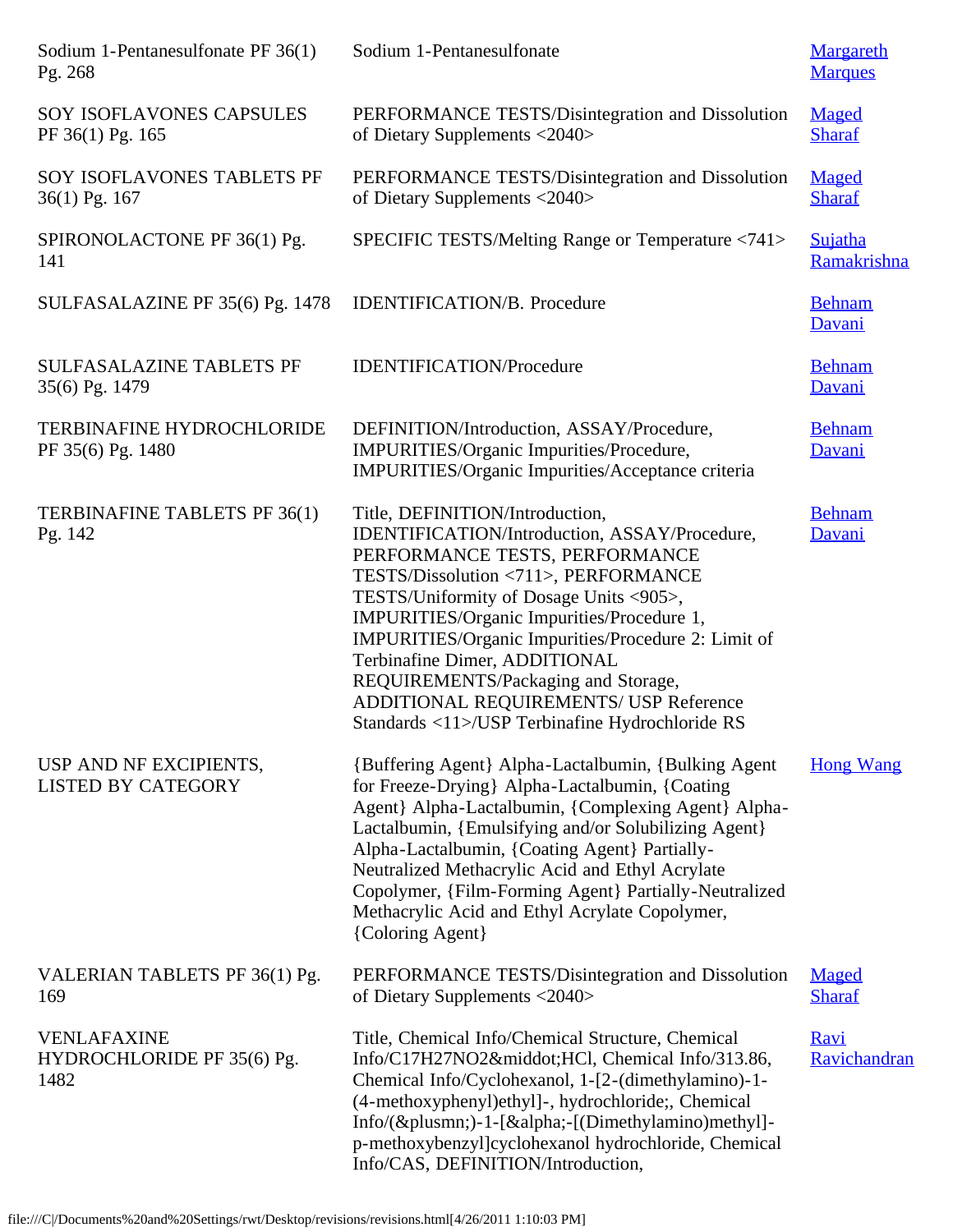|                                                          | IDENTIFICATION/A. Infrared Absorption <197K>,<br>IDENTIFICATION/B., IDENTIFICATION/C.<br>Identification Tests—General, Chloride <191>,<br>ASSAY/Procedure, IMPURITIES/Inorganic<br>Impurities/Residue on Ignition <281>,<br>IMPURITIES/Inorganic Impurities/Heavy Metals,<br>Method II <231>, IMPURITIES/Organic<br>Impurities/Procedure, SPECIFIC TESTS/Loss on Drying<br><731>, ADDITIONAL REQUIREMENTS/Packaging<br>and Storage, ADDITIONAL REQUIREMENTS/USP<br>Reference Standards <11>/USP Venlafaxine<br>Hydrochloride RS, ADDITIONAL<br>REQUIREMENTS/USP Reference Standards <11>/USP<br>Venlafaxine Related Compound A RS [1-(1-(4-<br>methoxyphenyl)-2-<br>(methylamino)ethyl)cyclohexanol]C16H25NO2263.38 |                                         |
|----------------------------------------------------------|---------------------------------------------------------------------------------------------------------------------------------------------------------------------------------------------------------------------------------------------------------------------------------------------------------------------------------------------------------------------------------------------------------------------------------------------------------------------------------------------------------------------------------------------------------------------------------------------------------------------------------------------------------------------------------------------------------------------|-----------------------------------------|
| <b>VENLAFAXINE TABLETS PF 35(6)</b><br>Pg. 1483          | Title, DEFINITION/Introduction, IDENTIFICATION/A.<br>Ultraviolet Absorption <197U>, IDENTIFICATION/B.,<br>ASSAY/Procedure, PERFORMANCE TESTS,<br>PERFORMANCE TESTS/Dissolution <711>,<br>PERFORMANCE TESTS/Uniformity of Dosage Units<br><905>, IMPURITIES/Organic Impurities/Procedure,<br>ADDITIONAL REQUIREMENTS/Packaging and<br>Storage, ADDITIONAL REQUIREMENTS/USP<br>Reference Standards <11>/USP Venlafaxine<br>Hydrochloride RS, ADDITIONAL<br>REQUIREMENTS/USP Reference Standards <11>/USP<br>Venlafaxine Related Compound A RS [1-(1-(4-<br>methoxyphenyl)-2-<br>(methylamino)ethyl)cyclohexanol]C16H25NO2263.38                                                                                       | <b>Ravi</b><br>Ravichandran             |
| <b>OIL-SOLUBLE VITAMINS</b><br>CAPSULES PF 36(1) Pg. 169 | PERFORMANCE TESTS/Disintegration and Dissolution<br>of Dietary Supplements <2040>                                                                                                                                                                                                                                                                                                                                                                                                                                                                                                                                                                                                                                   | <u>Natalia</u><br>Davydova              |
| <b>OIL-SOLUBLE VITAMINS</b><br>TABLETS PF 36(1) Pg. 176  | PERFORMANCE TESTS/Disintegration and Dissolution<br>of Dietary Supplements <2040>                                                                                                                                                                                                                                                                                                                                                                                                                                                                                                                                                                                                                                   | <b>Natalia</b><br>Davydova              |
| WATER FOR INJECTION PF 35(2)<br>Pg. 316                  | DEFINITION/Introduction, SPECIFIC TESTS/Bacterial<br>Endotoxins Test <85>, SPECIFIC TESTS/Water<br>Conductivity, Bulk Water <645>, SPECIFIC<br>TESTS/Sterility Tests <71>, ADDITIONAL<br>REQUIREMENTS/Packaging and Storage,<br>ADDITIONAL REQUIREMENTS/Labeling, SPECIFIC<br>TESTS/Introduction, SPECIFIC TESTS/ Sterility Tests<br><71>, ADDITIONAL REQUIREMENTS/Introduction                                                                                                                                                                                                                                                                                                                                     | <b>Antonio</b><br>Hernandez-<br>Cardoso |
| WATER FOR HEMODIALYSIS PF<br>35(6) Pg. 1485              | SPECIFIC TESTS/, SPECIFIC TESTS/Paragraph Text,<br>SPECIFIC TESTS/Oxidizable Substances, SPECIFIC<br>TESTS/Microbial Enumeration Tests <61> and Tests for<br>Specified Microorganisms <62>, SPECIFIC<br>TESTS/Bacterial Endotoxins Test <85>                                                                                                                                                                                                                                                                                                                                                                                                                                                                        | <b>Antonio</b><br>Hernandez-<br>Cardoso |
| <b>GENERAL NOTICES TO USP-NF</b>                         | 2. OFFICIAL STATUS AND LEGAL RECOGNITION,                                                                                                                                                                                                                                                                                                                                                                                                                                                                                                                                                                                                                                                                           | <b>Todd Cecil</b>                       |